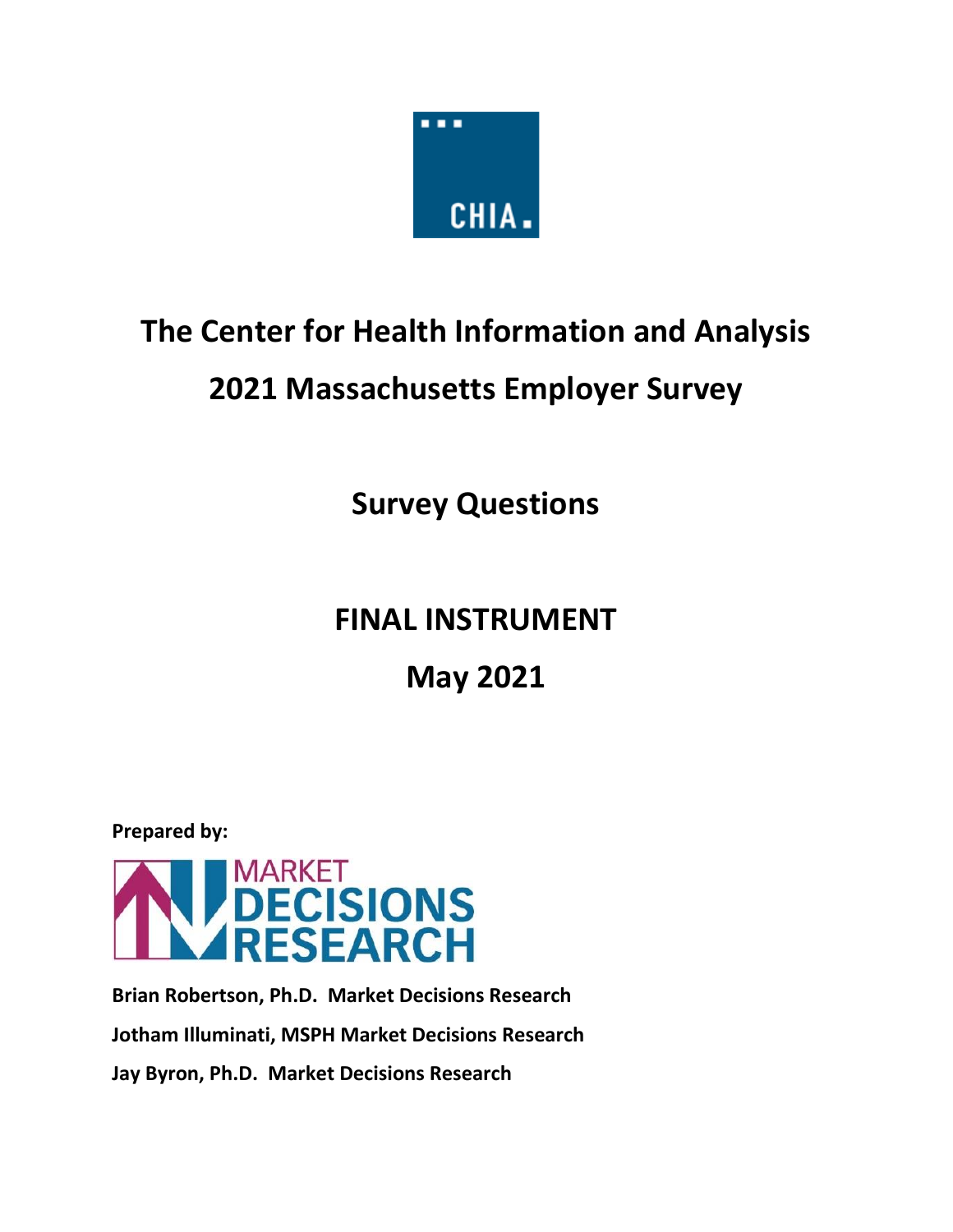# **Contents**

| Section X. Potential Questions to Eliminate  Error! Bookmark not defined. |  |
|---------------------------------------------------------------------------|--|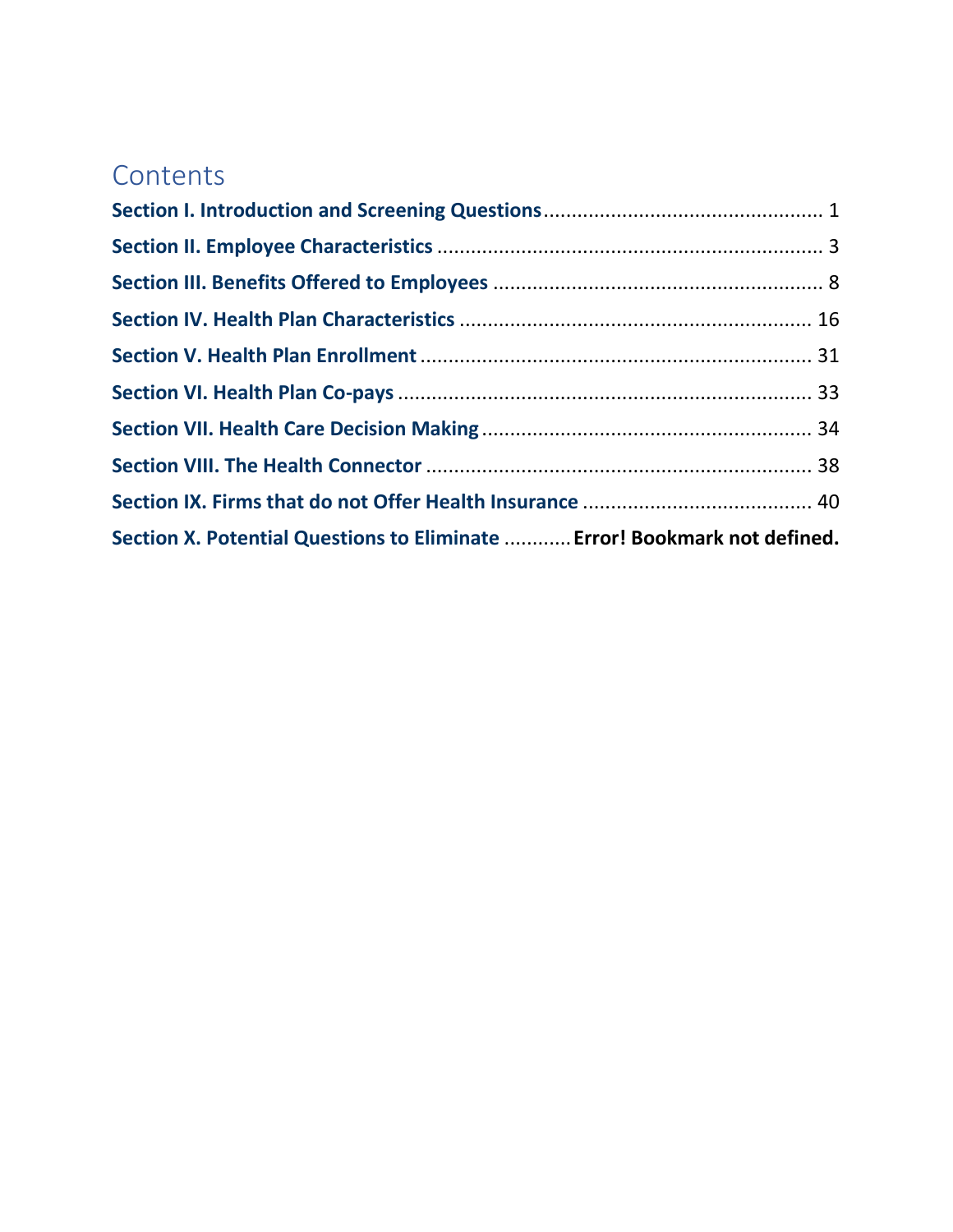# <span id="page-2-0"></span>Section I. Introduction and Screening Questions

# **2021 Massachusetts Employer Survey**

We need your help. You've been selected to participate in this year's Massachusetts Employer Survey. This survey studies how firms provide health insurance to their employees. As a member of the business community, your feedback is important. Your answers help maintain the accessibility and affordability of employer-sponsored health insurance.

# **For your participation, we will provide you with a \$20 honorarium once the survey has been completed.**

The Center for Health Information and Analysis (CHIA) has conducted the Massachusetts Employer Survey (MES) regularly since 2001. You can view past results here: http://www.chiamass.gov/massachusetts-employer-survey.

CHIA is a state agency responsible for providing information to the business community and state government policymakers about employer-sponsored health insurance coverage.

Thank you for your attention. **Click the arrow to continue**.

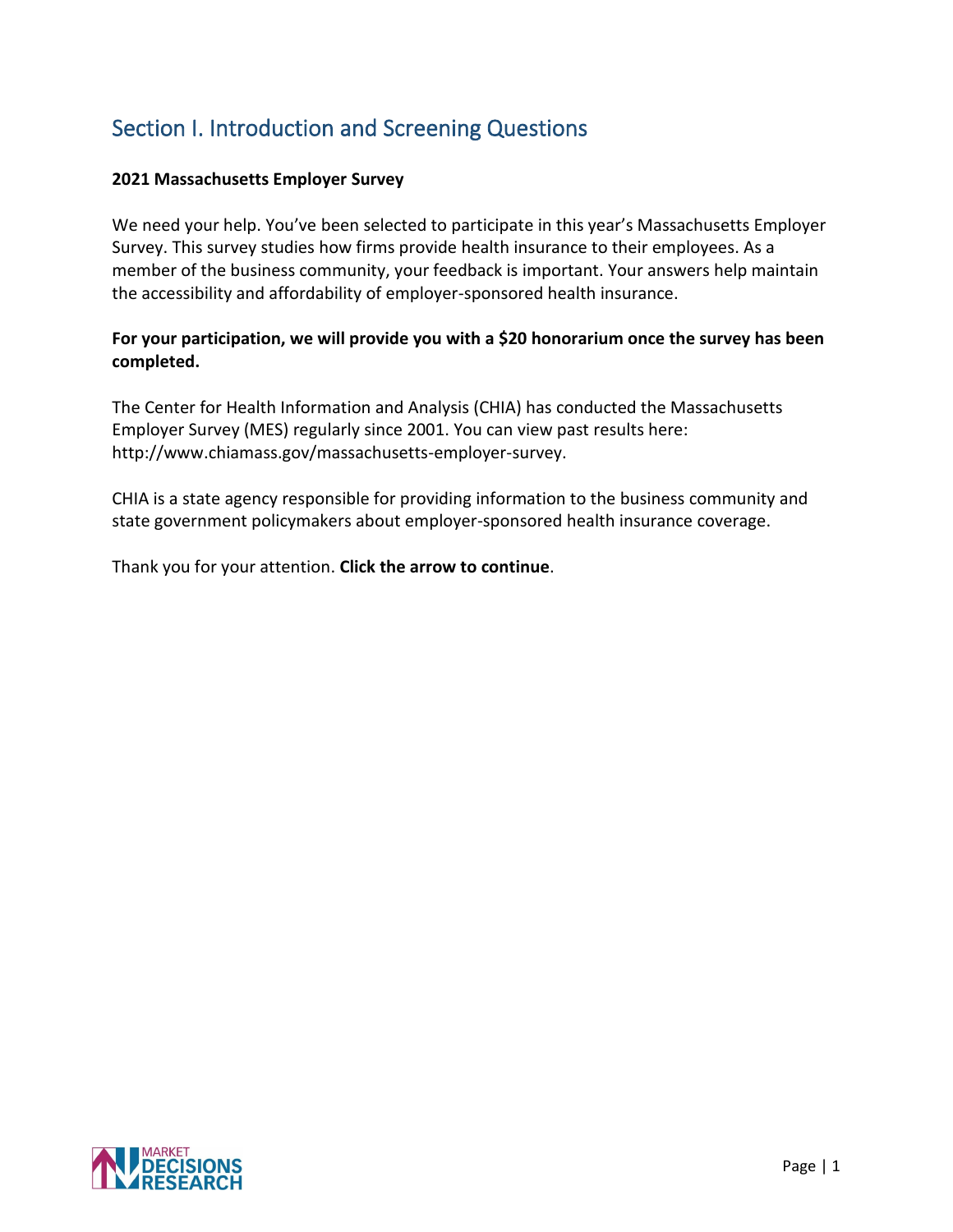# **[CONSENT]**

Before you begin, here are some important things for you to know:

1. Your answers will be kept confidential. The information from this study will not be presented or published in any way that would permit identification of you or your business.

2. For all questions on this survey, please provide your best estimate for the number or information requested.

3. The survey instruction booklet provides an outline that describes the types of information that you will be asked to provide. If you have not had a chance to review the instruction booklet, it is available on the survey website https://mahealthsurveys.gov/instructions. Or, click the following link to download a copy: Survey Instructions [HYPERLINK].

4. You can use the worksheets to help answer the questions. If you have not already obtained these worksheets, they are also available on the survey website. Click the following link to download the worksheet: Survey Worksheet [HYPERLINK].

5. Your participation is voluntary. If you have any questions or concerns about this study, please contact the project director at Market Decisions Research, Dr. Brian Robertson at 1-800-293- 1538, ext. 102.

#### **Click the forward arrow to continue.**

#### **INTRO1**

First, are you the most appropriate person at your firm to answer questions regarding health purchasing and benefits for all of your firm's Massachusetts-based employees? (Y/N)

#### *ASK IF NO TO INTRO1* **INTRO2**

Please enter the name, email address, and phone number of the appropriate person at your firm to answer questions regarding health plan purchasing and benefits for all Massachusettsbased employees.

Thank you for your time.

\*\*Exit survey and dispositioned as INTERRUPTED. Display message "Thank you for your participation. We will be reaching out to your alternate contact shortly."

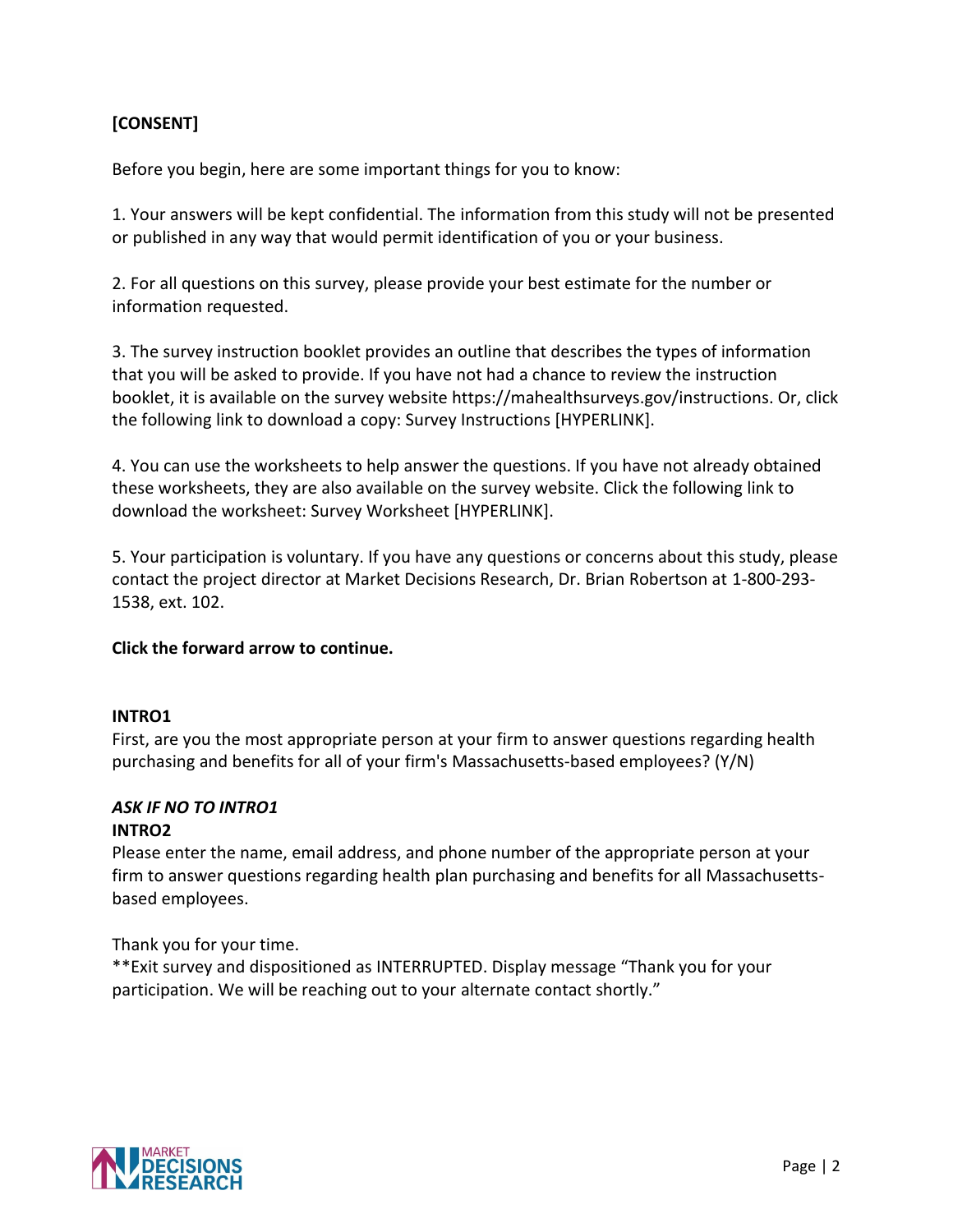# <span id="page-4-0"></span>Section II. Employee Characteristics

#### **EMPINTRO**

In this section, we will gather information about the number of employees working for your firm.

Throughout the survey, questions will refer to your firm's full- and part-time employees, excluding contract workers and temporary employees.

#### **Definition of Full-time and Part-time**:

- **Full-time employee** is classified as someone who works [on average] 30 hours or more per week.
- **Part-time employee** is classified as someone who works [on average] fewer than 30 hours per week.

#### **EXCLUDE**:

- **Contract workers** that are hired to perform specific functions in a contractual relationship for a defined period of time.
- **Temporary employees** that are employed for a designated period of time.

Throughout this survey, please provide your best estimate for the data requested.

**The worksheets that we provided to you with the invitation, also available HERE, will help answer the questions in this section. If you did not complete the worksheet and would like to do so, you may exit the survey and your progress will be saved. You can complete the worksheet and re-access the survey using the link and your passcode from the invitation letter or email.**

#### **EMP01**

Do you employ at least three (3) full- or part-time employees based in the state of Massachusetts? (Y/N) \*\*If NO > Screened Out. Will not receive completion incentive due to ineligibility.

#### **EMP02**

Do all of your firm's employees work in Massachusetts? Please include any Massachusettsbased employees working remotely. (Y/N)

#### *SKIP IF YES TO EMP02*

#### **USEMP**

How many employees does your firm employ nationally in the United States? Enter the number of employees (e.g., 200).

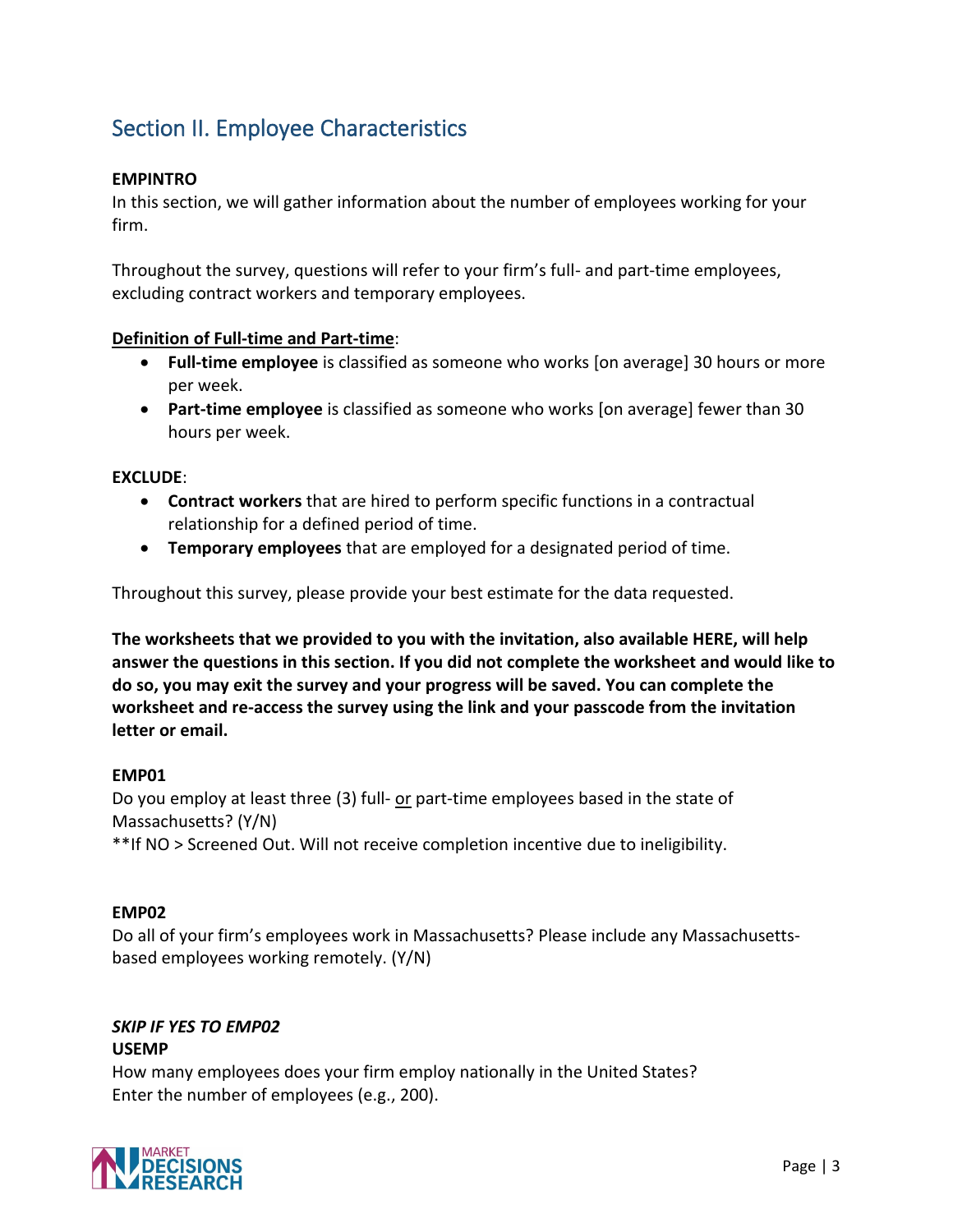#### **EMP03**

**This question is about your Massachusetts employees. It is a core component of the survey. Please make sure you provide data for this question.** Please enter the number of full-and/or part-time employees currently working for your firm in Massachusetts. Please include all employees working at your firm's location(s) in Massachusetts and any Massachusetts-based employees working remotely. If you do not employ either full or part-time workers, please enter a zero "0" for that group.

| <b>Full-time</b> employees in Massachusetts | <b>ENTER NUMBER</b> |
|---------------------------------------------|---------------------|
| <b>Part-time</b> employees in Massachusetts | <b>ENTER NUMBER</b> |

#### **EMP03B**

Approximately what percentage of your full- and/or part-time employees in Massachusetts are working remotely?

[Drop-down with 0-100% in 10% increments]

#### **EMP03C**

Please enter the number of full- and/or part-time employees employed by your firm in Massachusetts in **January 2020**.

| <b>Full-time</b> employees in Massachusetts | ENTER NUMBER        |  |
|---------------------------------------------|---------------------|--|
| <b>Part-time</b> employees in Massachusetts | <b>ENTER NUMBER</b> |  |

#### **EMP03D**

Were any employees furloughed or laid off during the Covid-19 pandemic? (Y/N)

#### **EMP03E**

Did any employees leave voluntarily because of concerns related to the Covid-19 pandemic? (Y/N)

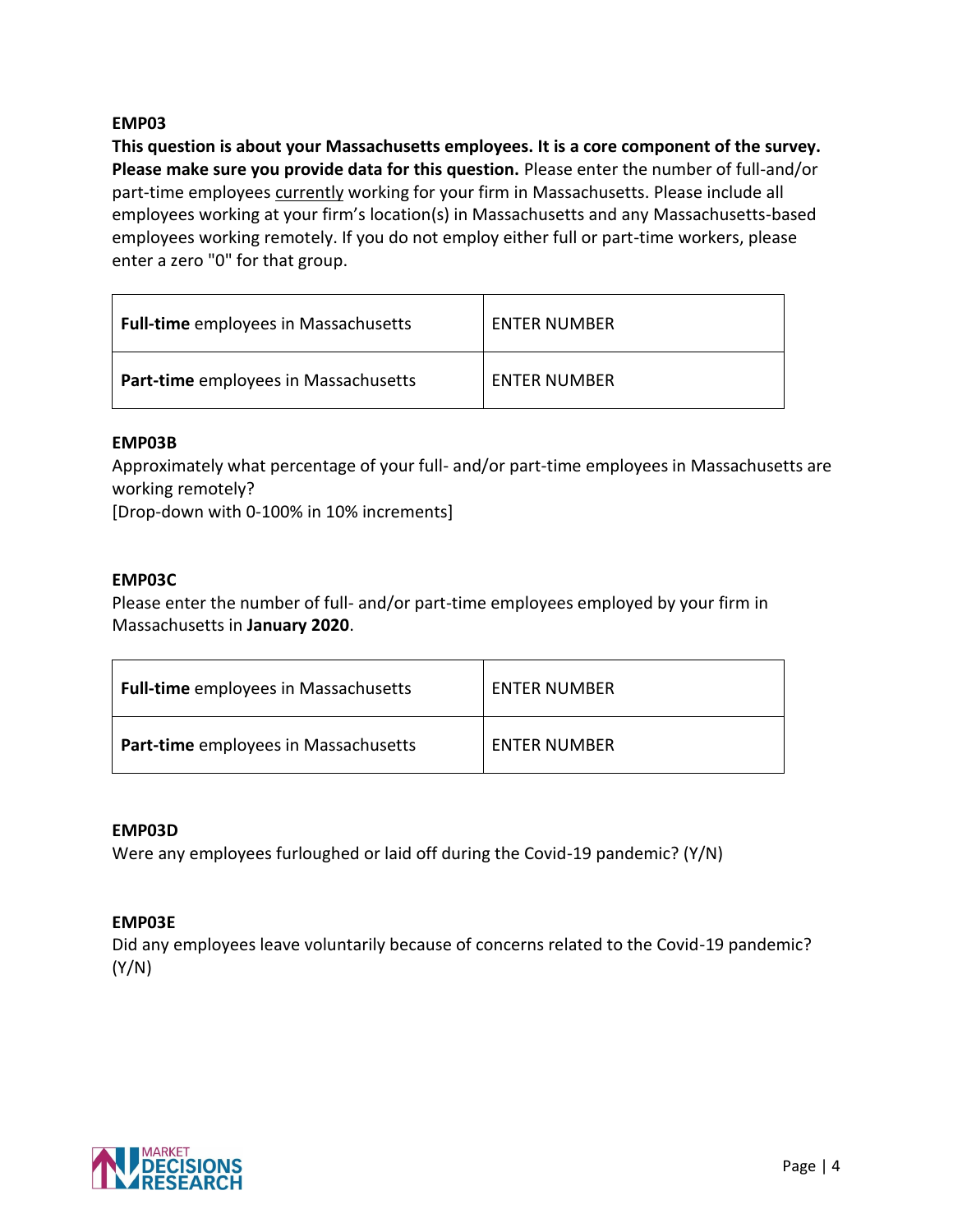#### *ASK IF YES TO EMP03E* **EMP03F**

Can you identify groups of workers that have left voluntarily due to concerns related to the Covid-19 pandemic? Select all that apply.

- Those close to retirement
- Older workers
- Those with children
- Women
- Those with underlying health conditions
- Part-time workers
- Contract workers
- Other? Please specify:

#### **EMP04**

Are any of your Massachusetts-based employees unionized? (Y/N)

# *ASK IF YES TO EMP04*

# **EMP05**

This question asks only about your unionized employees based in Massachusetts, including those working remotely. Of your (FILL FT MA EMPLOYEES) full-time and (FILL PT MA EMPLOYEES) part-time Massachusetts-based employees, how many are unionized?

| Number of <b>Full-time</b> Massachusetts-based<br>employees that are unionized | <b>ENTER NUMBER</b> |  |
|--------------------------------------------------------------------------------|---------------------|--|
| Number of Part-time Massachusetts-based<br>employees that are unionized        | <b>ENTER NUMBER</b> |  |

\*\*Check prevents respondent from entering more unionized (FT/PT) employees than they have in Massachusetts.

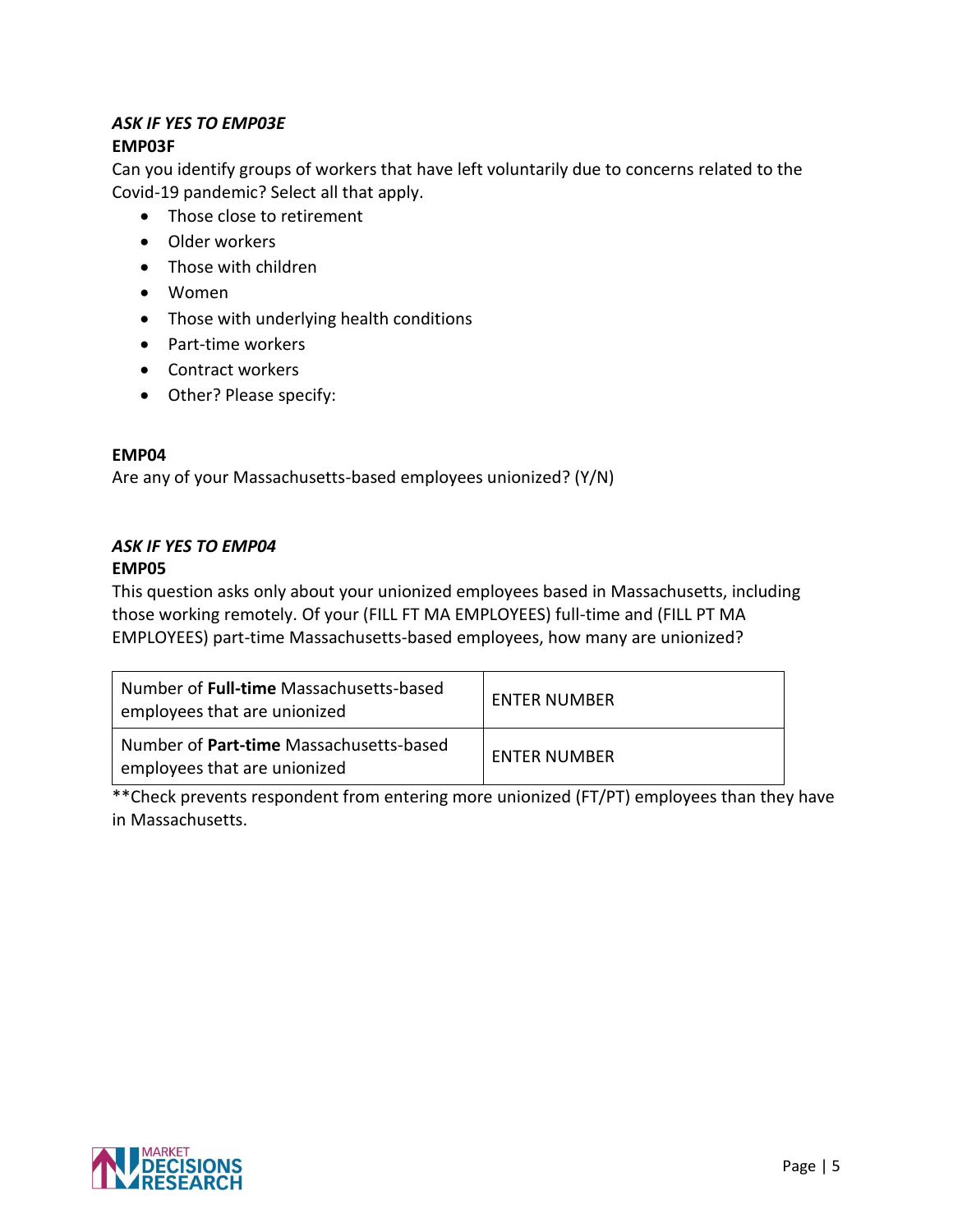# **EMP06**

How many of your firm's [Show MA Employment Total] Massachusetts-based employees are in each age group?

Your best estimate is fine, but please make sure you do not exceed your total number of employees.

- Under age 26
- $26 49$
- 50 and older

\*\*Check prevents respondent from entering more employees than they have in Massachusetts. A respondent may provide less than their total employment count as it is possible they do not know everyone's age. If respondent enters <50% of their MA employees, a prompt asks for their best estimate, but they will be allowed to proceed.

# **EMP07**

Consider the earnings of your firm's [Show MA Employment Total] Massachusetts-based employees, including management. How many earn...

Your best estimate is fine, but please make sure you do not exceed your total number of employees.

- Less than \$17 per hour (\$34,820 per year)
- Between \$17 and \$42 per hour  $(534,821$  to \$86,510 per year)
- \$42 or more per hour (\$86,511 per year)

\*\*Check prevents respondent from entering more employees than they have in Massachusetts. A respondent may provide less than their total employment count as it is possible they do not have income data for all employees. If respondent enters <50% of their MA employees, a prompt asks for their best estimate, but they will be allowed to proceed.

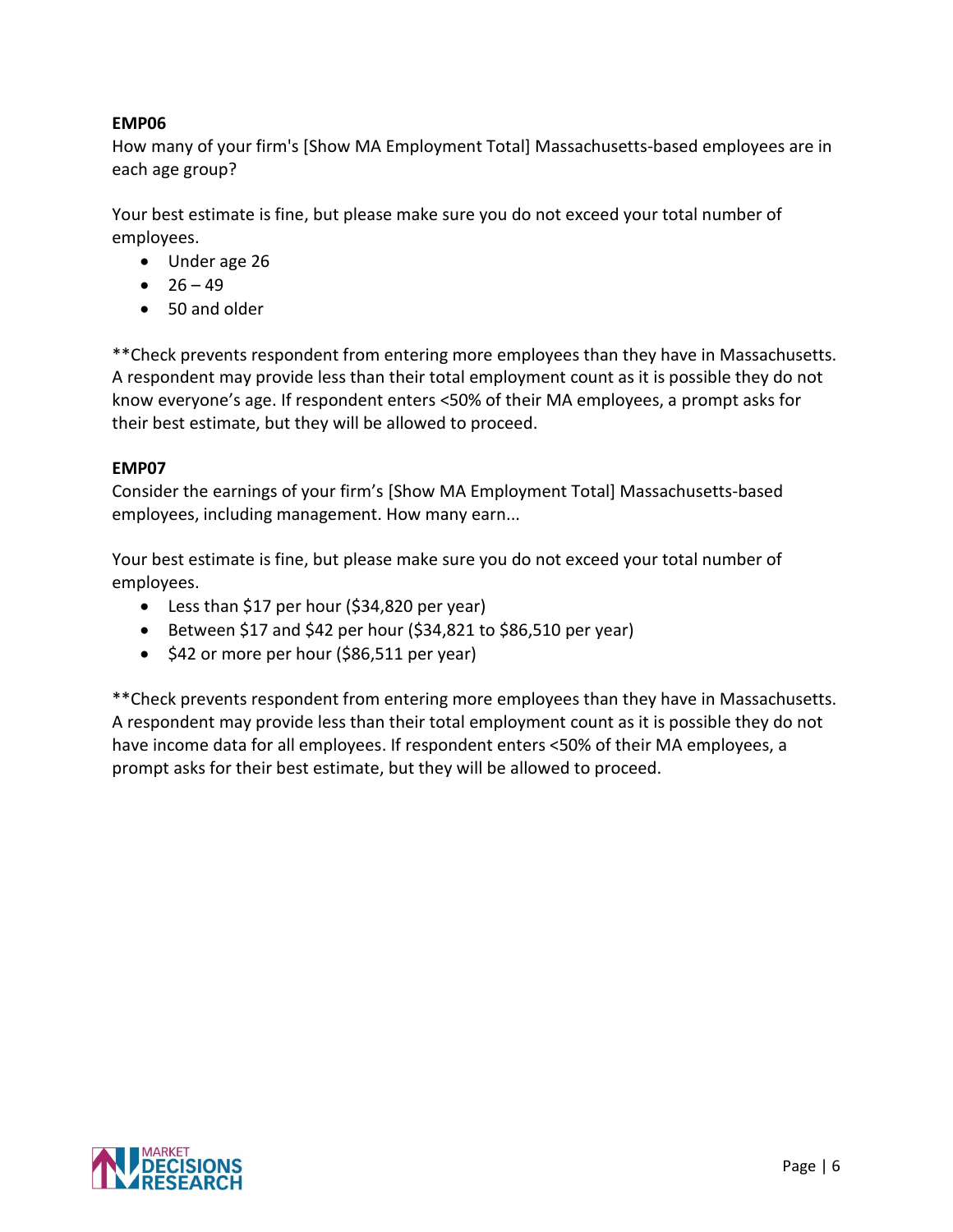### **EMPCHK**

Please verify that your employment characteristics data is all correct. If your employment information is correct, select "Yes" using the drop-down menu. If you need to change your answers, select "No" and you will be able to make changes to the information.

|                                                                 | Verify your employment<br>information |
|-----------------------------------------------------------------|---------------------------------------|
| Is your employment information correct?                         | Yes/No                                |
| Massachusetts Total Employees                                   |                                       |
| Full-time Massachusetts-based Employees                         |                                       |
| Part-time Massachusetts-based Employees                         |                                       |
| Are any Massachusetts-based workers unionized?                  |                                       |
| Full-time Unionized Massachusetts-based Employees               |                                       |
| Part-time Unionized Massachusetts-based Employees               |                                       |
| Age - Employees under 26                                        |                                       |
| Age - Employees 26 to 49                                        |                                       |
| Age - Employees 50 or older                                     |                                       |
| Income - Less than \$17 per hour (\$34,820 per year             |                                       |
| Income - Between \$17 and \$37.92 per hour (\$34,821 to\$86,510 |                                       |
| per year)                                                       |                                       |
| Income - \$42 or more per hour (\$86,511 or more per year)      |                                       |

\*\*Table rows are built dynamically based on which questions respondents provided input for in EMP02-EMP07.

# *ASK IF NO TO EMPCHK*

# **EMPCHANGES**

Please select the type of information you need to change. You will be brought back to that question to make changes.

- Employment Numbers
- Unionization Information
- Employee Age
- Employee Income

\*Selecting one of these options will bring a respondent to the corresponding question where they can alter their answers. All survey logic and checks to ensure data quality will continue to run while a respondent corrects their information. After they make changes, they will be brought back to the EMPCHK table to verify their information.

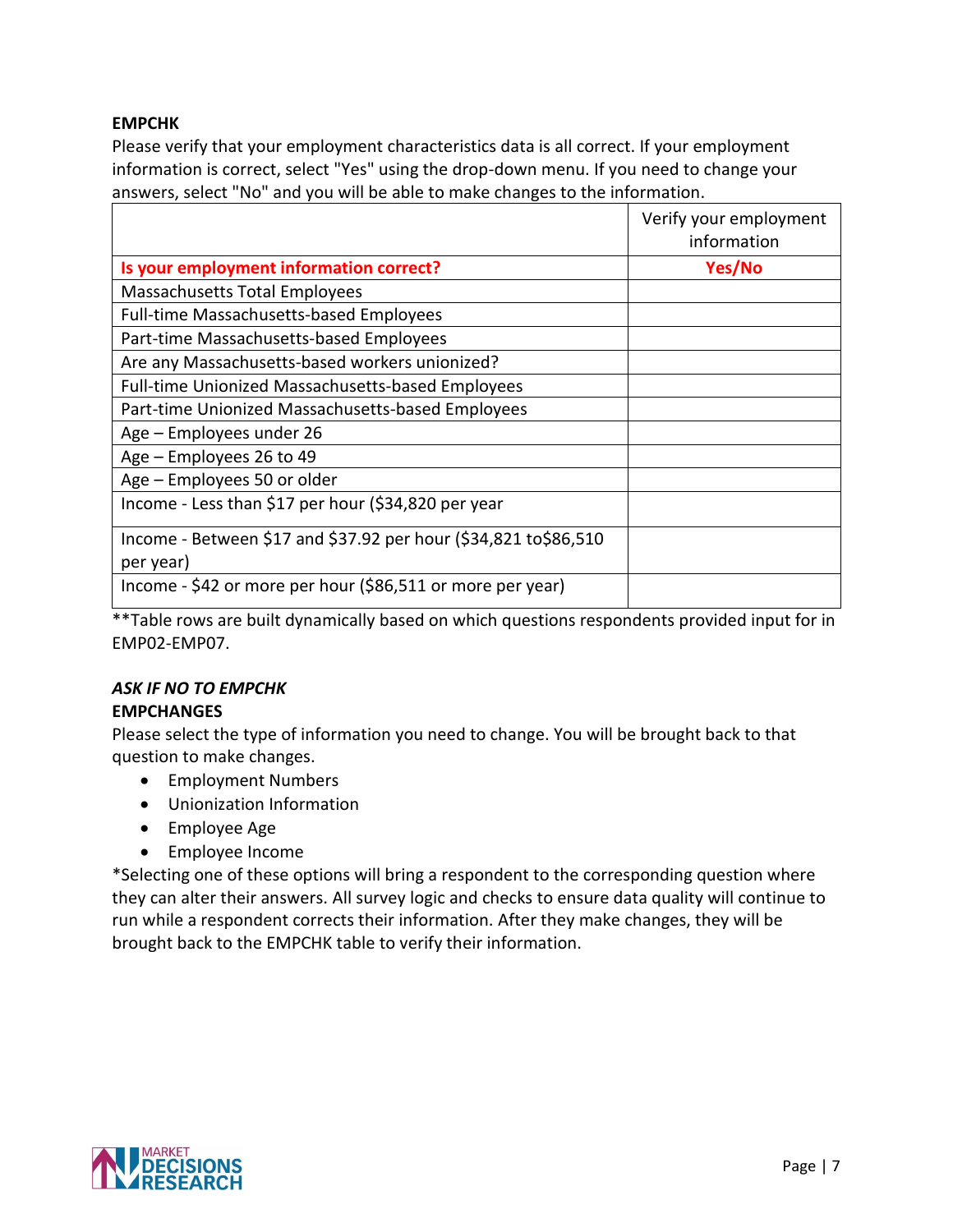# <span id="page-9-0"></span>Section III. Benefits Offered to Employees

# **BEN01A**

Which of the following benefits does your firm currently offer to full- and/or part-time Massachusetts-based employees?

### **Note about the Individual Coverage HRA:**

The individual coverage HRA option is a new benefit class as of January 2020. It is not the same as a traditional HRA. The individual coverage HRA is an employer-funded, pre-tax account employees can use to purchase insurance or pay for medical care. Unlike a traditional HRA, the individual coverage HRA is offered as a standalone benefit instead of traditional group health insurance. It cannot be offered to employees who are eligible for group health insurance at your firm.

#### **Select all that apply:**

- Dental insurance
- Vision plan
- Pre-tax flexible spending account for uncovered health expenses (Section 125 FSAs)
- Disability insurance (short or long term)
- Life insurance
- Paid sick leave
- Company sponsored retirement plan including 401K, Simple IRA, or a pension
- Wellness programs for employees (either company provided or provided as a part of health benefits coverage)
- Individual Coverage HRA (this kind of HRA is newly available as of January 1, 2020, and it is not associated with a health insurance plan).
- Reimbursement for child care
- Employee Assistance Programs
- None of the above

#### **BEN01B**

Are any of these benefits newly offered to Massachusetts-based employees since March 2020? Select all that apply.

[DISPLAY THOSE SELECTED IN BEN01A and add a category for any others.]

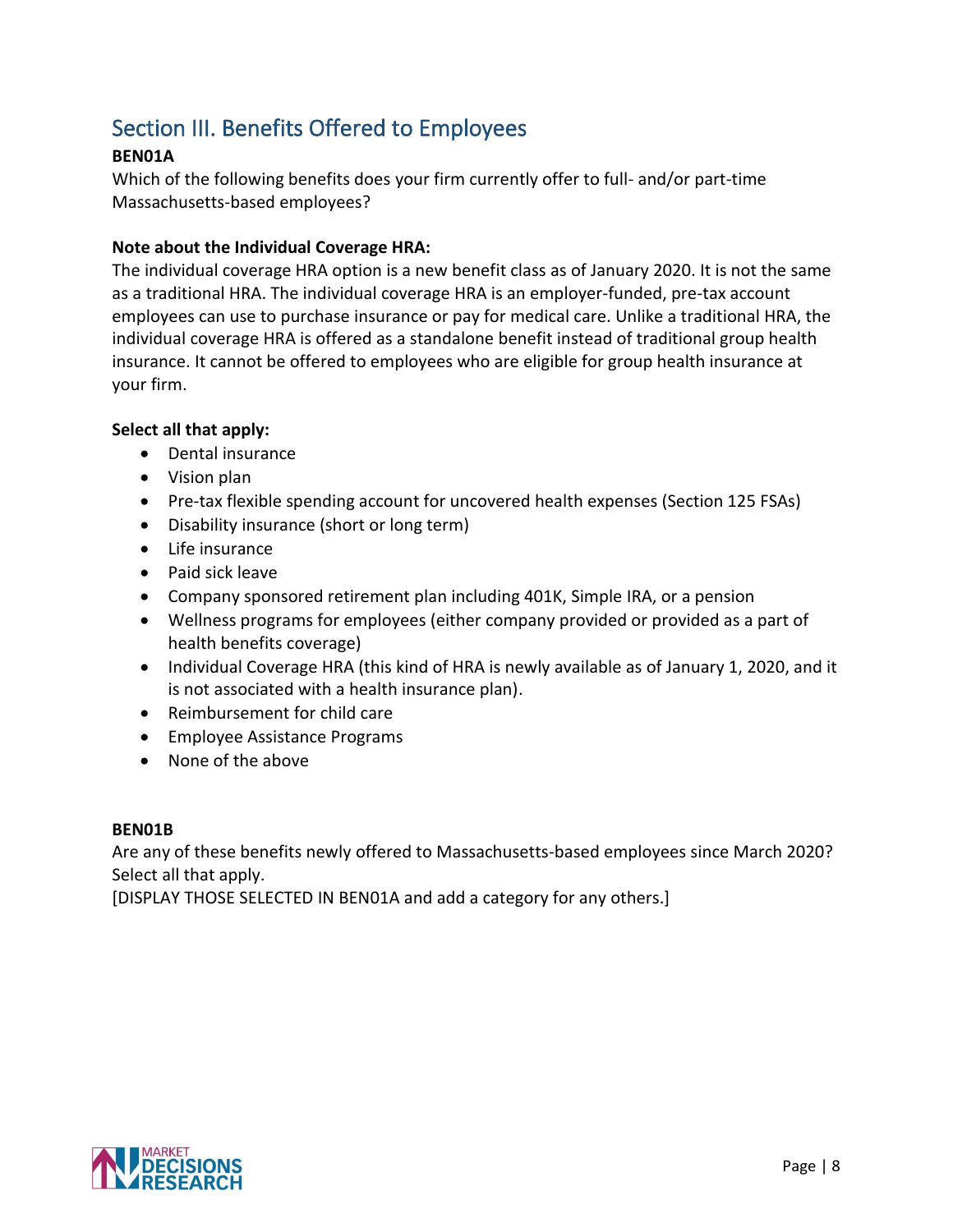# *SKIP IF SELECTED ALL BENEFITS IN BEN01A*

# **BEN01C**

Are there benefits that were offered to Massachusetts-based employees prior to March 2020 that are no longer offered? Select all that apply.

- [FILL IN LIST FROM BEN01A THAT WERE NOT OFFERED]
- We still offer all benefits that were offered pre-pandemic

# **BEN01D**

Since March 2020, have you either increased or decreased company contributions to any of the following benefits? [DISPLAY LIST OF BENEFITS OFFERED BY FIRM FROM BEN01A –EXCLUDE Sick leave, and

Employee absence program]

[INCREASED DECREASED NO CHANGE]

# *SKIP IF NO SICK LEAVE OFFERED IN BEN01A*

# **BEN01E**

Since March 2020, have you either increased or decreased the amount of paid sick time offered to Massachusetts-based employees, aside from time related to specific requirements enacted through the Families First Coronavirus Response Act (FFCRA) or the America Rescue Plan? [INCREASED, DECREASED, NO CHANGE]

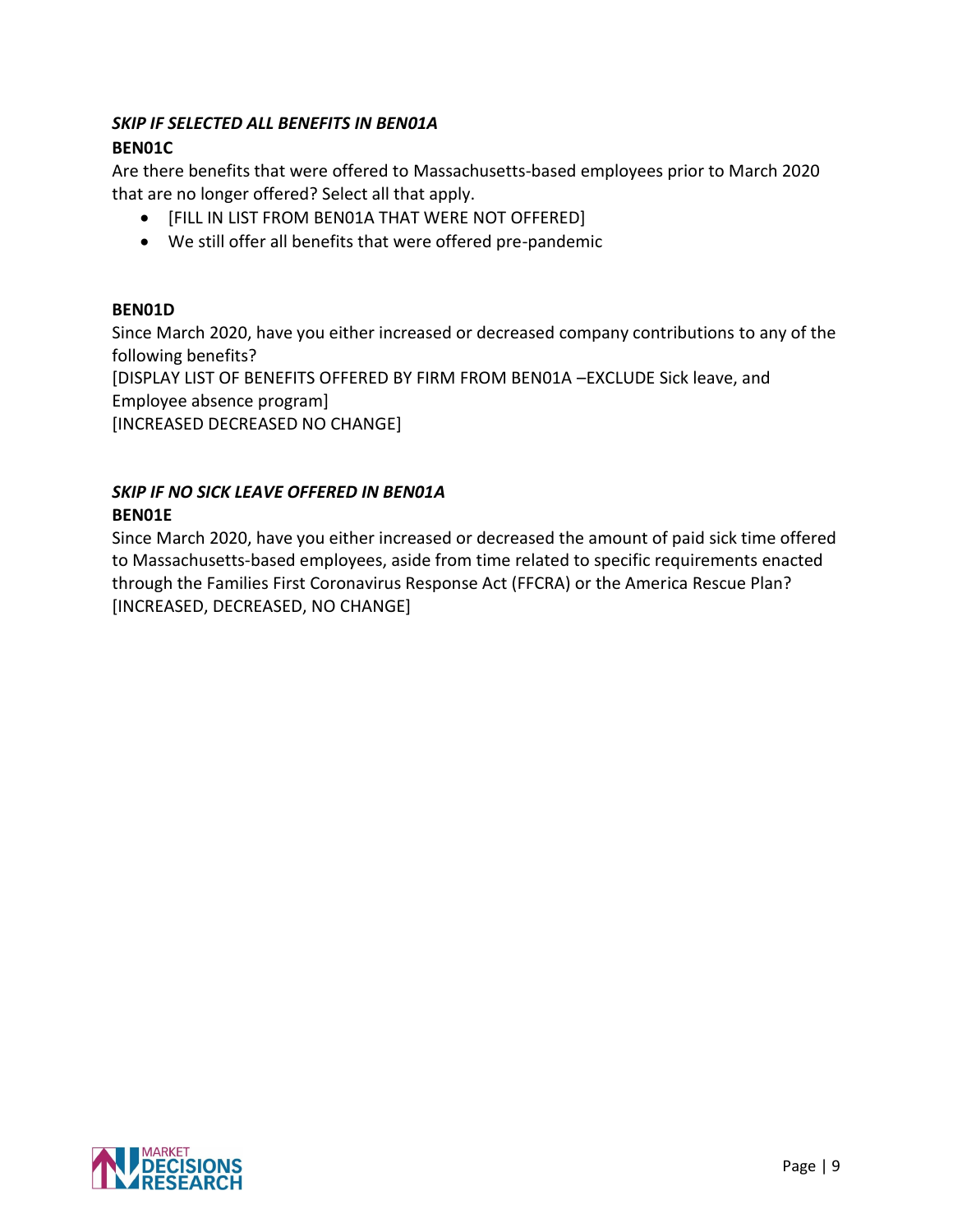# *ASK IF INDIVIDUAL HRA SELECTED IN BEN01A* **INDHRA**

You indicated that you offer employees an individual coverage health reimbursement account (HRA) instead of traditional group health insurance. **This individual coverage HRA is different from a traditional HRA and it cannot be offered to the employees who are eligible for your firm's group health insurance.** For example, if you offer full-time employees group health insurance, you cannot offer to them the individual coverage HRA. However, if you have parttime, contract, or another employee class to whom you do not offer group health insurance, you can offer the individual coverage HRA to those employees.

Please note, if you indicate that you offer the individual coverage HRA to **all** Massachusettsbased employees, you are confirming that you **do not** provide group health insurance to your Massachusetts-based employees.

Which types of employees do you offer the individual coverage HRA to?

Select all that apply:

- All Employees (You are confirming you **do not** offer traditional group insurance if you select this.)
- Full-time
- Part-time
- Seasonal
- Hourly
- Contract workers
- Other, please specify:

\*\*If "All Employees", respondent is skipped to Health Care Decision Making.

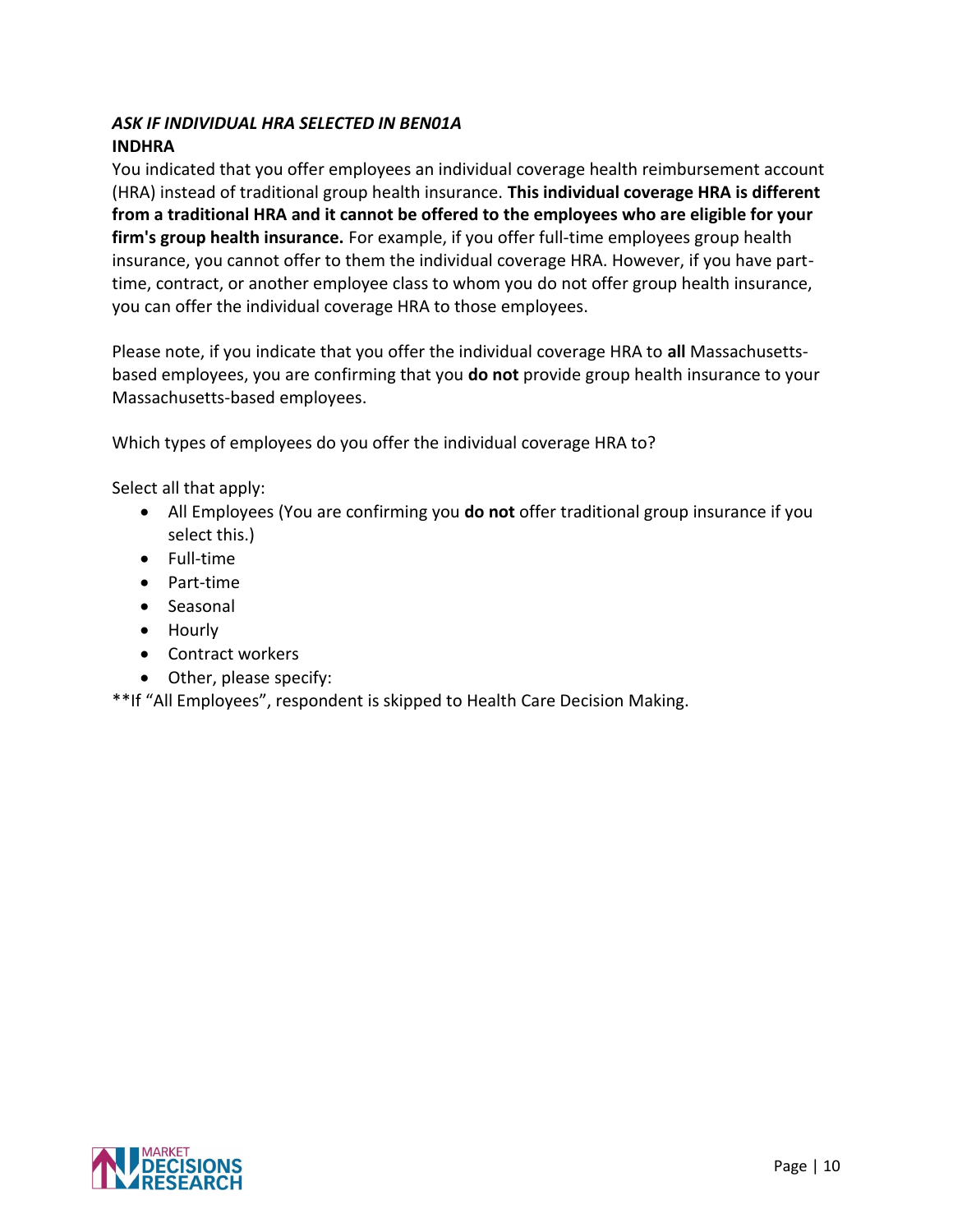#### **BEN02**

Does your firm offer health insurance to any Massachusetts-based employees? (Y/N)

We define health insurance as any program or plan that pays any part of a hospital or doctor bill. Please do not include any health insurance plan that covers only ONE type of service like plans for dental care, cancer or prescription drugs.

\*\*If "NO" respondent is skipped to No Insurance Section IX.

#### **BEN03**

Do you offer coverage to any of the following, in addition to offering coverage to your Massachusetts-based employees? (Y/N)

- Coverage for the employee [This option is defaulted to yes and hidden from view]
- Coverage for the employee plus spouse
- Coverage for the employee and dependent children
- Coverage for the employee, spouse, and dependent children

# *ASK IF COVERAGE OFFERED TO SPOUSES IN BEN03*

#### **BEN04A**

If an employee's spouse is offered health insurance from their employer or another source, is the spouse still able to enroll in your firm's plan? (Y/N/DK)

# *ASK IF YES TO BEN04A*

#### **BEN05A**

If a spouse is offered health insurance from another source, are they required to contribute more than other spouses, such as higher premiums or higher cost-sharing? (Y/N/DK)

# *ASK IF COVERAGE OFFERED TO SPOUSES IN BEN03*

# **BEN03B**

Does your firm offer health insurance coverage to UNMARRIED domestic partners?

| Same sex domestic partners     | (Y/N/DK) |
|--------------------------------|----------|
| Opposite sex domestic partners | (Y/N/DK) |

# *ASK IF YES TO BEN03B*

#### **BEN04B**

If an employee's domestic partner is offered health insurance from their employer or another source, is the domestic partner still able to enroll in your firm's plan? (Y/N/DK)

#### *ASK IF YES TO BEN04B* **BEN05B**

If a domestic partner is offered health insurance from another source, are they required to contribute more than other domestic partners, such as higher premiums or higher costsharing? (Y/N/DK)

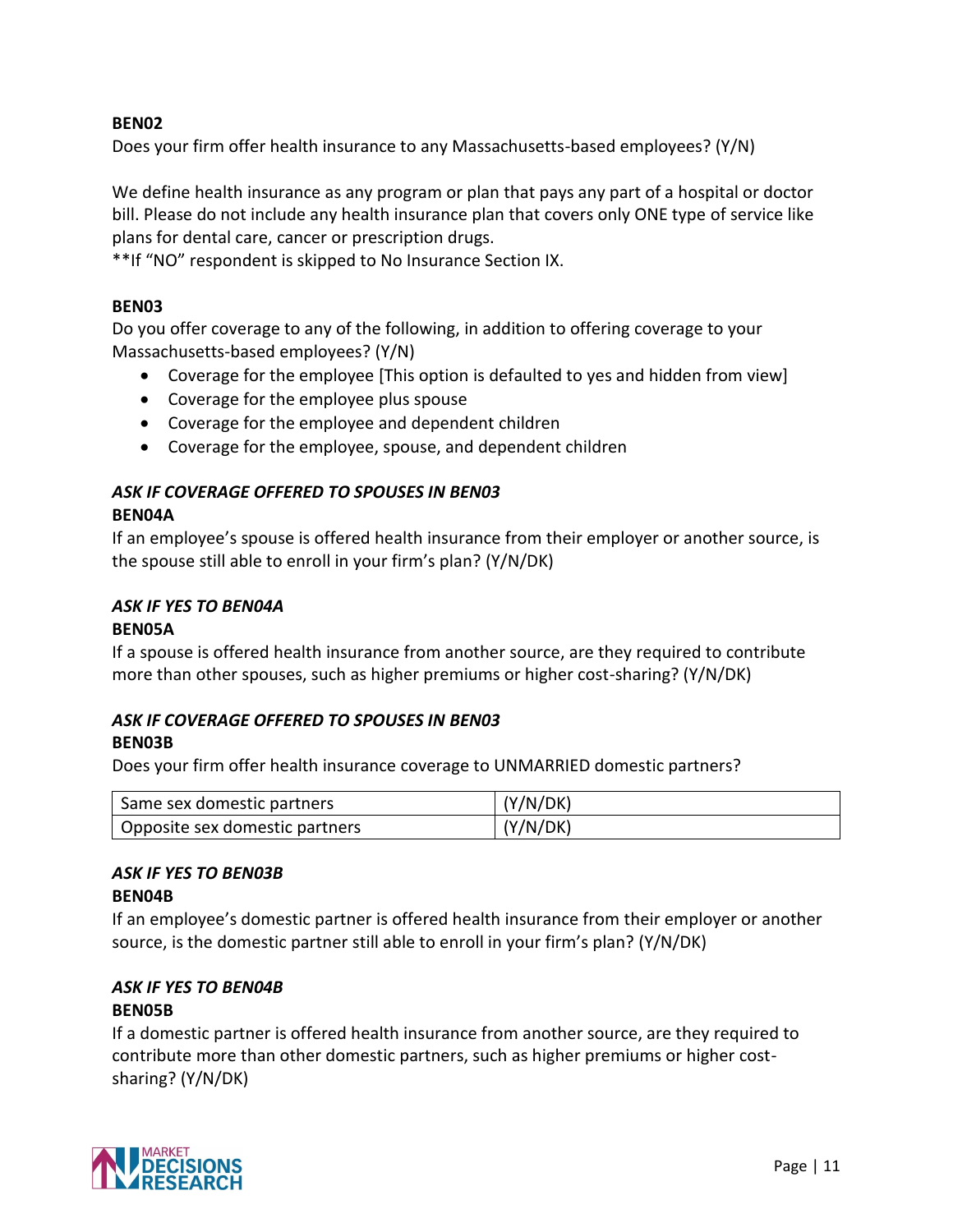# *SKIP TO BEN08 IF NO PART-TIME EMPLOYEES* **BEN06**

Are any of your firm's part-time employees in Massachusetts eligible for health benefits? (Y/N)

Part-time employees are defined as those who work on average fewer than 30 hours per week.

#### *ASK IF YES TO BEN06* **BEN07**

How many hours per week must a part-time employee in Massachusetts work to be eligible for health insurance coverage at your firm?

[ENTER NUMBER OF HOURS]

#### **BEN08**

How many of your [FULL TIME] and/or [PART TIME] Massachusetts (full-time/part-time) employees are currently eligible for health insurance offered by your firm? Please make sure that the number of eligible employees does not exceed the number who are employed.

|                                               | Currently employed in MA | Enter the employees eligible<br>for health insurance |
|-----------------------------------------------|--------------------------|------------------------------------------------------|
| The number of full-time<br>employees eligible | SHOW # FT                | <b>ENTER NUMBER</b>                                  |
| The number of part-time<br>employees eligible | SHOW # PT                | <b>ENTER NUMBER</b>                                  |

\*\*Rows are hidden according to input to EMP03. Check prevents respondent from entering more (FT/PT) employees than they have in Massachusetts. Exceeding the MA total employment will cause an error message to display and ask for respondent to correct their input.

# *ASK IF FULL-TIME ELIGIBLE IS LESS THAN FULL-TIME EMPLOYEES IN MASSACHUSETTS* **BEN08FTCHK**

You have indicated that only [BEN08 FT Eligible] of your [EMP03 FT in MA] full-time employees in Massachusetts are eligible for insurance. Is this correct? (Y/N)

**\***If 'YES', proceed to BEN09.

\*If 'NO', return to BEN08 with prompt to enter the correct number of employees.

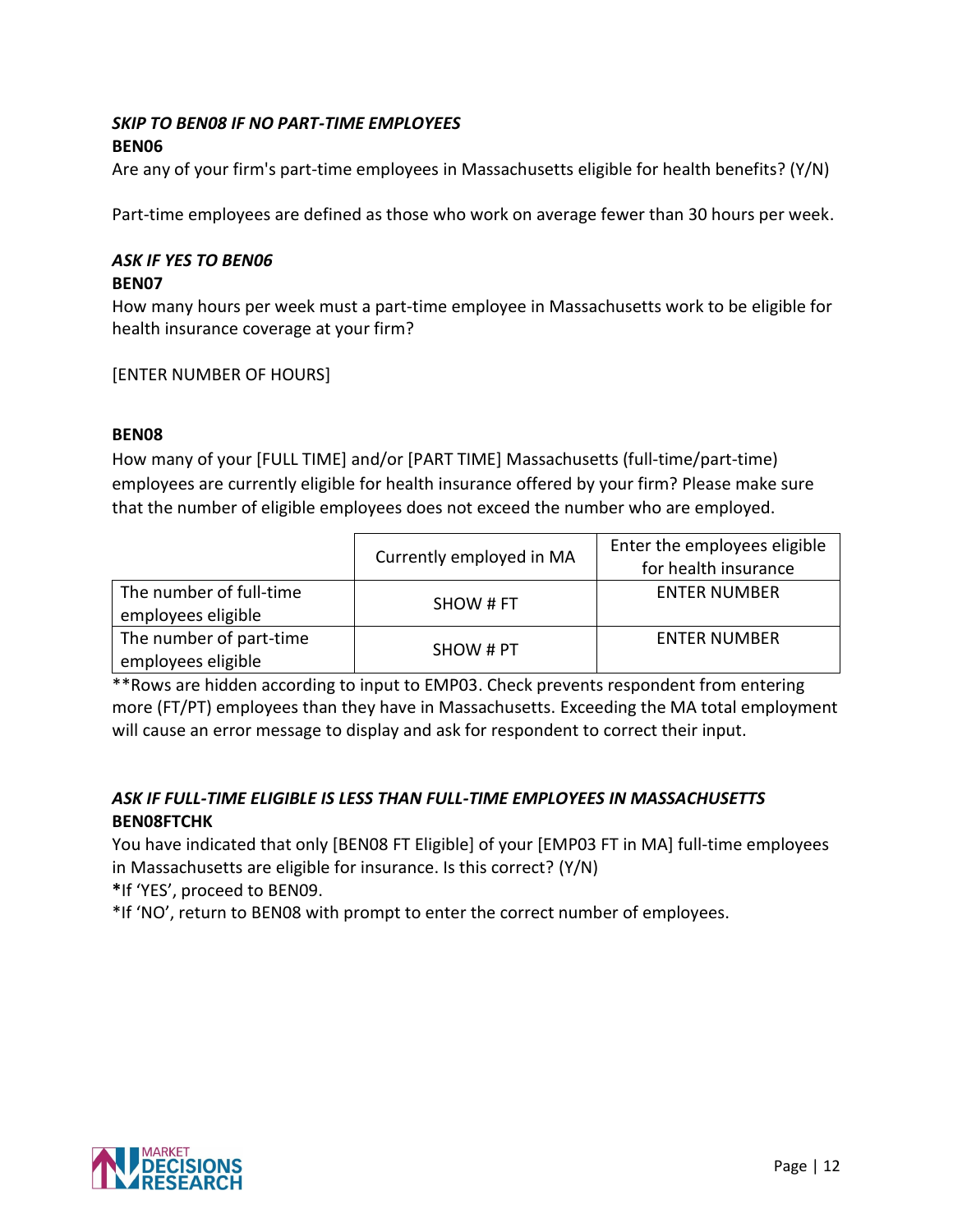# *SKIP TO BEN10 IF NO ELIGIBLE EMPLOYEES* **BEN09**

Of your [BEN08 ELIGIBLE FT EMPLOYEES) full-time and [BEN08 ELIGIBLE PT EMPLOYEES] parttime Massachusetts-based employees, eligible for health insurance, approximately how many are enrolled by your health insurance plan or plans?

|                                                               | Enter the number of employees |
|---------------------------------------------------------------|-------------------------------|
|                                                               | enrolled                      |
| You have [BENO8 FT ELIGIBLE] eligible full-time<br>employees  | <b>ENTER NUMBER</b>           |
| You have [BENO8 PT ELIGIBLE] eligible part-<br>time employees | <b>ENTER NUMBER</b>           |

\*\*Rows are hidden according to input to EMP03. Part time question text and row in table are eliminated if NO to BEN06. Check prevents respondent from entering more enrolled employees (FT+PT) than they have eligible in MA.

# *ASK IF NO EMPLOYEES ENROLLED* **BEN09CHK**

You have indicated than none of your eligible employees are covered by your firm's health insurance. Is this correct? (Y/N)

\*If 'YES', respondent will proceed through survey as normal but will skip the Enrollment section. \*If "NO', return to BEN09 with prompt to enter the correct number of employees.

# **BEN10**

If an employee turns down health insurance coverage offered by your firm, does that employee receive money or other compensation? (Y/N)

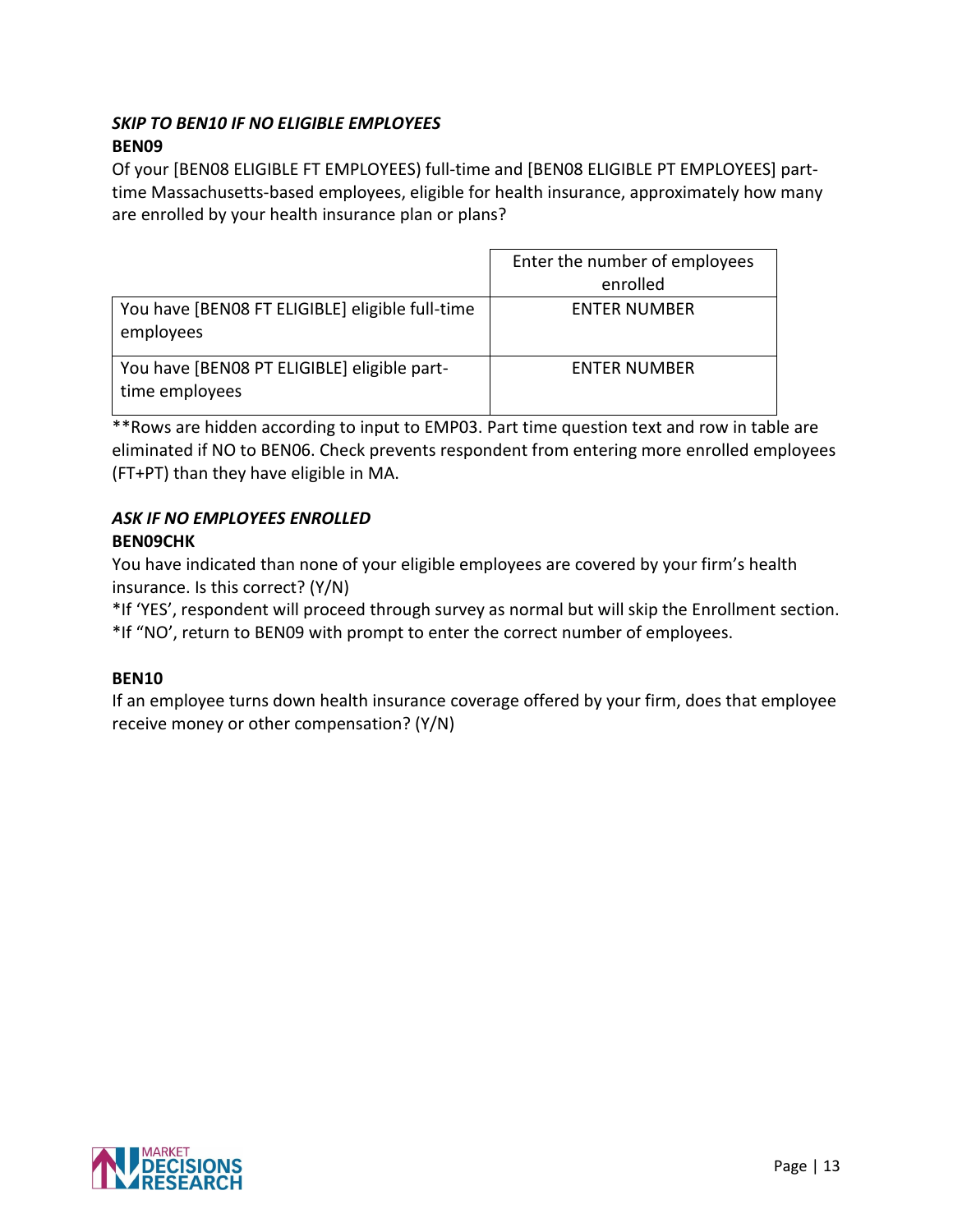#### **BENCHK**

Please review your employee benefits information below. If everything is correct, please select "Yes" using the drop-down menu. If you need to make changes, please select "No, I need to make changes" and you will be prompted to indicate what information needs revision.

|                                                                                                                  | Verify your |
|------------------------------------------------------------------------------------------------------------------|-------------|
|                                                                                                                  | benefits    |
|                                                                                                                  | information |
| Is your benefits information correct?                                                                            | Yes/No      |
| Health Insurance Offered to MA Employees                                                                         | [BEN01]     |
| <b>Employee Only</b>                                                                                             | [BEN03]     |
| Employee plus spouse                                                                                             | [BEN03]     |
| Employee plus child                                                                                              | [BEN03]     |
| Employee plus spouse and child                                                                                   | [BEN03]     |
| Spouse can enroll in your insurance if offered insurance from their<br>employer                                  | [BEN04A]    |
| Higher cost sharing for spouses enrolled in your plan who can get<br>insurance from their own employer           | [BEN05A]    |
| Insurance offered to opposite-sex domestic partners                                                              | [BEN03B]    |
| Insurance offered to same-sex domestic partners                                                                  | [BEN03B]    |
| Domestic partner can enroll in your insurance if offered insurance from<br>their employer                        | [BEN04B]    |
| Higher cost sharing for domestic partners enrolled in your plan who<br>can get insurance from their own employer | [BEN05B]    |
| Part-time employees eligible for insurance                                                                       | [BEN06]     |
| Hours part-time employees must work to become eligible for insurance                                             | [BEN07]     |
| Insurance Eligible Full-Time Massachusetts-based Employees                                                       | [BEN08]     |
| Insurance Eligible Part-Time Massachusetts-based Employees                                                       | [BEN08]     |
| Enrolled Full-Time Massachusetts-based Employees                                                                 | [BEN09]     |
| <b>Enrolled Part-Time Massachusetts-based Employees</b>                                                          | [BEN09]     |
| Compensation provided to employees that decline coverage                                                         | [BEN010]    |

\*\*Table is built dynamically to reflect information respondents provided to questions BEN01- BEN10.

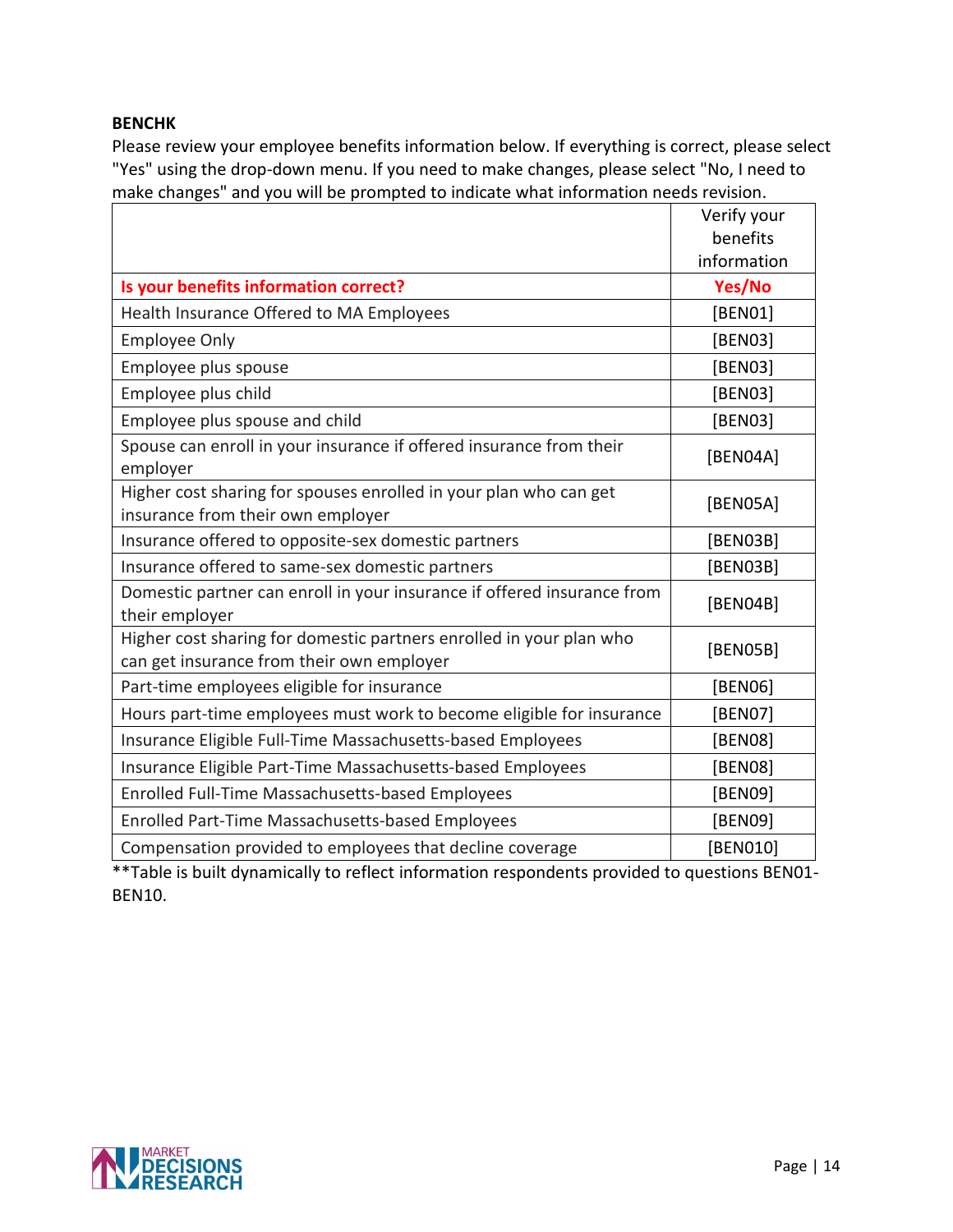# *Ask if No to EMPCHK*

# **EMPCHANGES**

Please select the type of information you need to change. You will be brought back to that question to make changes.

- Coverage offered
- Spousal coverage policy
- Domestic partner coverage policy
- Part-time employee eligibility
- Number of eligible employees
- Number of enrolled employees
- Compensation policy for declining coverage

\*Selecting one of these options will bring a respondent to the corresponding question where they can alter their answers. All survey logic and checks to ensure data quality will continue to run while a respondent corrects their information. After they make changes, they will be brought back to the EMPCHK table to verify their information.

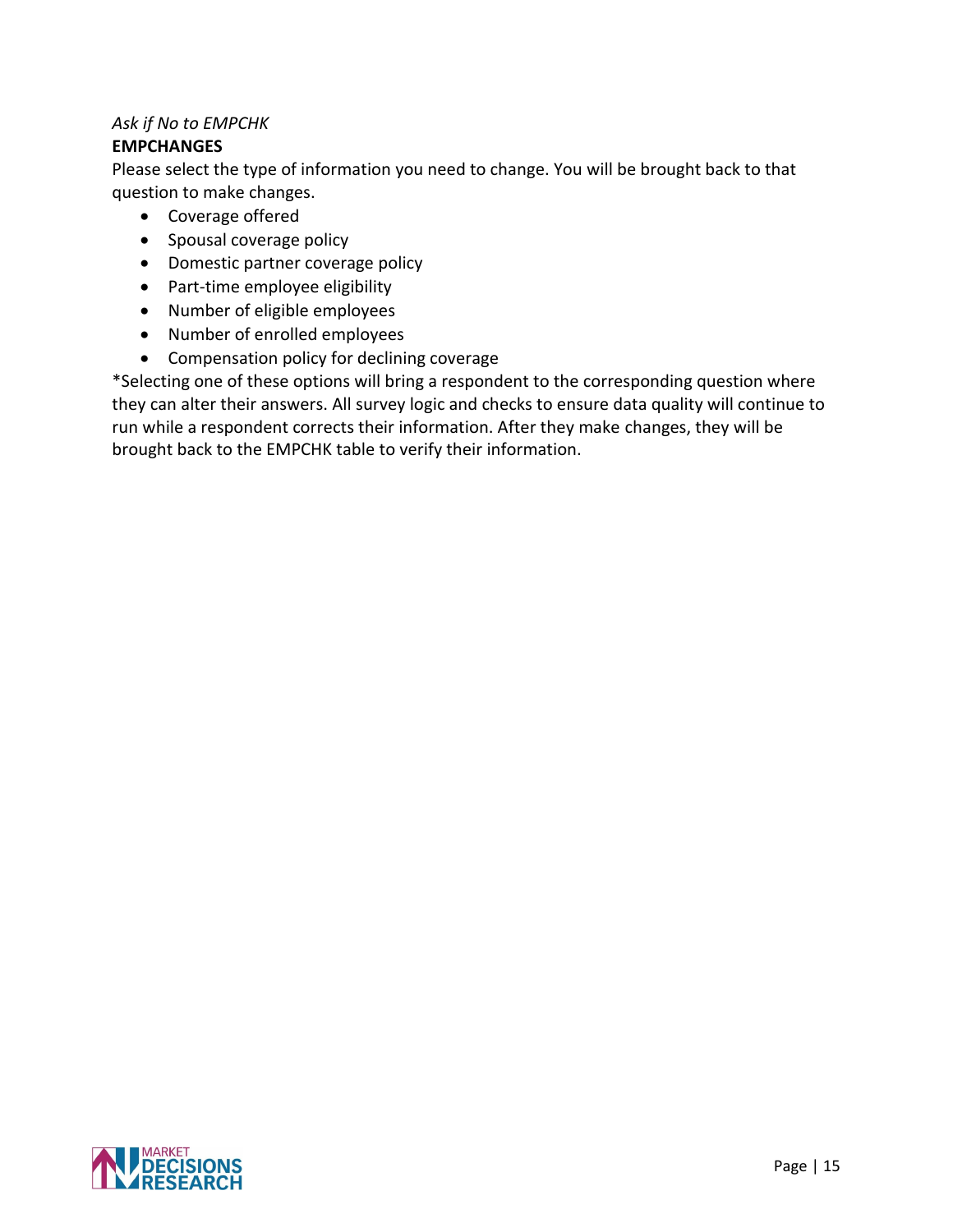# <span id="page-17-0"></span>Section IV. Health Plan Characteristics

# **HPC01**

**In this section of the survey, you will provide information about the types of plans offered by your firm and information about each plan.** 

This will include:

- The number of plans offered
- The types of plans offered

Then for each plan you will provide information on:

- Plan deductible
- Out-of-pocket limit
- Premiums paid by your firm and the employee
- Whether the plan is a high deductible health plan
- Whether the plan is self-funded by your firm
- Use of tiered networks
- Use of limited provider networks
- Accountable care organizations (ACOs)
- Waiving of copays for chronic illness treatment

**The worksheets that we provided to you with the invitation, also available HERE [HYPERLINK], will help answer the questions in this section. If you did not complete the worksheet and would like to do so, you may exit the survey and your progress will be saved. You can complete the worksheet and re-access the survey using the link and your passcode from the invitation letter or email.**

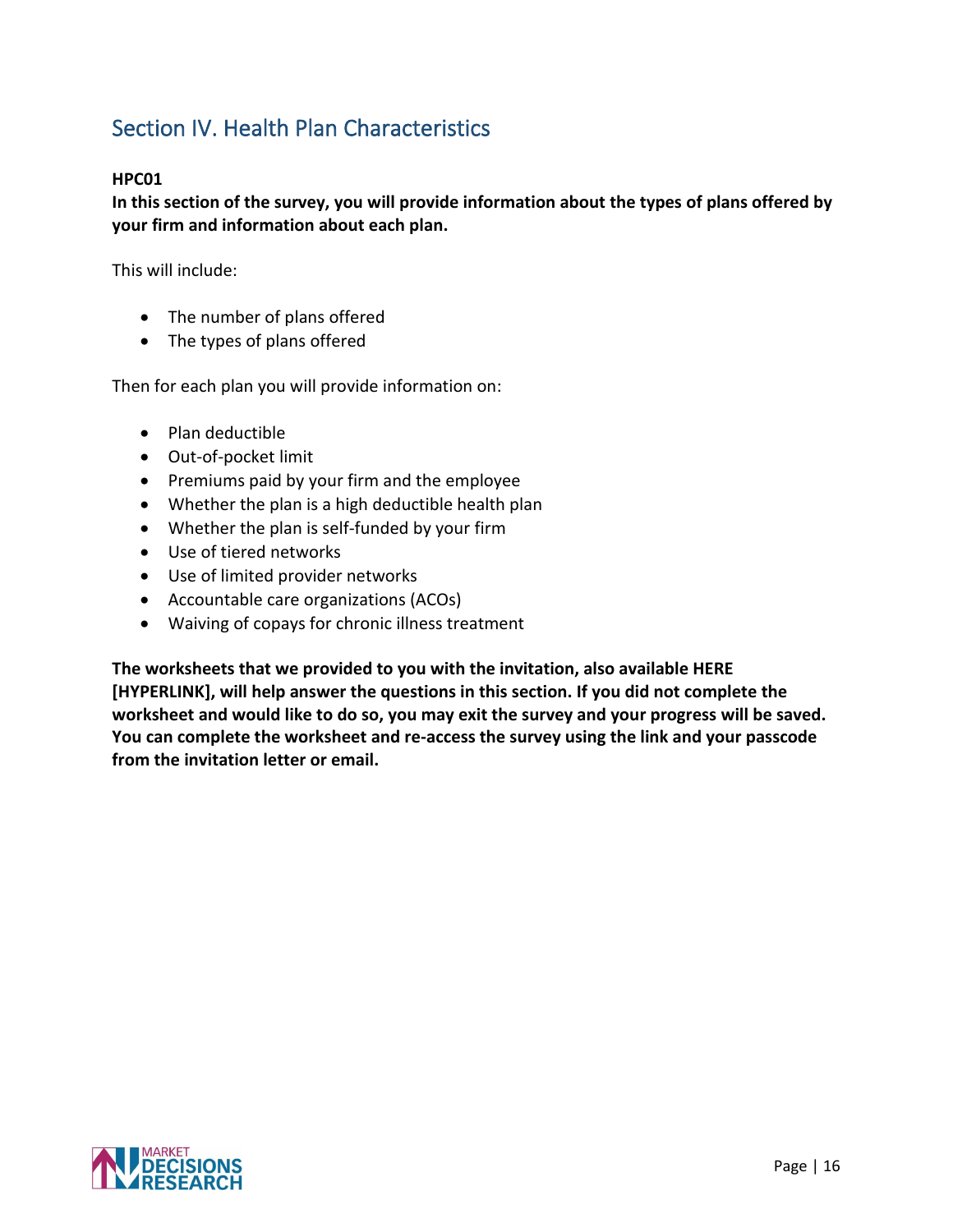#### **HCP02**

# **To start with, how many of each of the following types of plans are offered to your firm's Massachusetts-based employees at any location, including remote workers, across all health plan carriers?**

#### Plan Type Definitions:

**HMO**. With an HMO, a person must receive their care from an HMO physician; otherwise the expense is not covered. When they use HMO physicians, cost sharing is often very low.

**POS**. In a POS plan, employees are reimbursed at a lower rate for services they receive outside the network, but they also have a primary care gatekeeper or physician who must approve visits to specialists and hospitals.

**PPO**. With a PPO, employees have lower deductibles and co-payments if they use physicians or hospitals in the preferred provider network, but out-of-network care is also covered. A preferred provider network is the health plan's list of doctors and hospitals that should be used for a member to have the lowest possible cost-sharing.

**Indemnity**. Under conventional or indemnity health insurance, there are no preferred provider networks and a person faces the same cost-sharing regardless of which physician or hospital they choose. The person typically faces a deductible and coinsurance above the deductible. Also referred to as "fee-for-service" plans.

# **Use the drop-down menus to select the number of plans of each type you offer to Massachusetts employees.**

| Type of plan |                     |
|--------------|---------------------|
| <b>HMO</b>   | <b>ENTER NUMBER</b> |
| POS          | <b>ENTER NUMBER</b> |
| <b>PPO</b>   | <b>ENTER NUMBER</b> |
| Indemnity    | <b>ENTER NUMBER</b> |

#### *SHOW IF NONE FOR ALL PLAN TYPES IN HCP02* **HCP02CHK**

You have indicated that your firm does not offer any HMO, POS, PPO, or Indemnity plans. Is this correct? (Y/N)

\*\*If "YES", respondent goes to NOPLANS.

\*\*If "NO", return to HCP02 to correct their input.

#### **NOPLANS**

Please describe the insurance benefits or plans you provide to your eligible employees.

\*\*Branch to Health Care Decision making

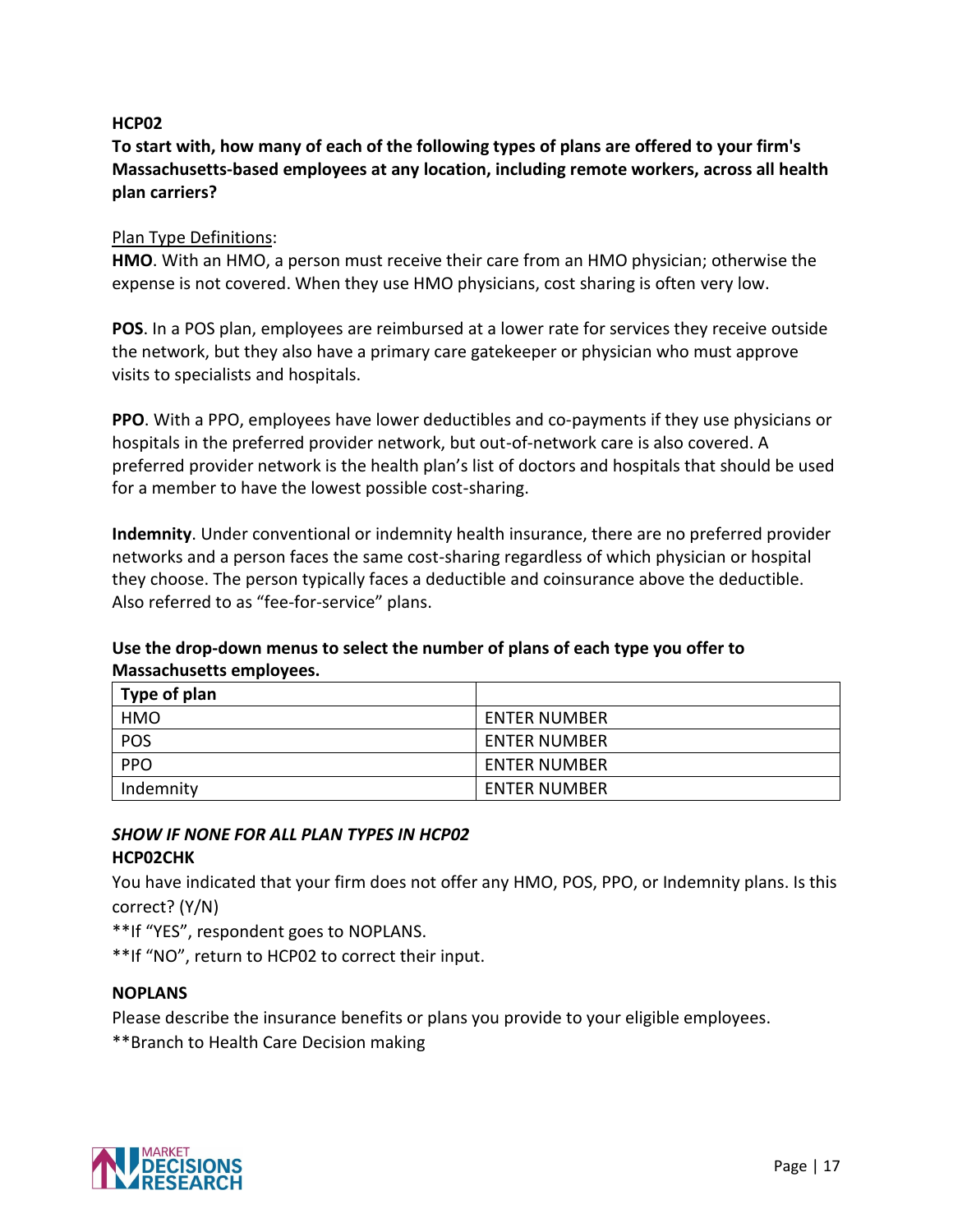# **TYPE**

You have indicated that your firm provides [SUM OF HCP02 PLANS] plans for your employees. We are collecting information on your five largest plans by enrollment. In this question, please consider your five largest plans based upon how many employees are enrolled in each.

Beginning with Plan 1, please select the Plan Type of your largest plan. Then, then select the Plan Type of your second largest plan, and so on.

You may enter a name or identifier for each plan, such as the plan name found in your certificate of benefits. This will help you identify your plans as you enter information in later questions.

If you do not want to enter a name or identifier, please proceed to the next question after you have selected plan types for your five largest plans.

|        | <b>Select Plan Type</b>   | <b>Plan Name</b>      |                          |
|--------|---------------------------|-----------------------|--------------------------|
| Plan 1 | Drop-down (HMO, POS, PPO, | (Enter a plan name or | [This is your largest    |
|        | Indemnity)                | identifier)           | plan]                    |
| Plan 2 | Drop-down (HMO, POS, PPO, | (Enter a plan name or | [This is the smallest of |
|        | Indemnity)                | identifier)           | your two plans]          |
| Plan 3 | Drop-down (HMO, POS, PPO, | (Enter a plan name or | [This is the smallest of |
|        | Indemnity)                | identifier)           | your three plans]        |
| Plan 4 | Drop-down (HMO, POS, PPO, | (Enter a plan name or | [This is the smallest of |
|        | Indemnity)                | identifier)           | your four plans]         |
| Plan 5 | Drop-down (HMO, POS, PPO, | (Enter a plan name or | [This is the smallest of |
|        | Indemnity)                | identifier)           | your top five plans]     |

\*\*Question text is variable depending upon the total number of plans and whether there is a mix of plans or just several of the same type.

\*\*Table builds rows dynamically, up to five rows

\*\*If all plans are the same type, the "Select Plan Type" column is pre-filled with the type from HCP02 to eliminate response burden.

\*\*The fourth column text fills dynamically based on how many plans are offered. No text is displayed if one plan is offered. The largest and smallest are displayed for the largest highest and lowest plan number – intervening plans (2,3,4 in a 5 plan offering) do not get any text.

\*\*Based on plan types selected in HCP02, options in the dropdown will be hidden to eliminate mistaken selection of the wrong plan types.

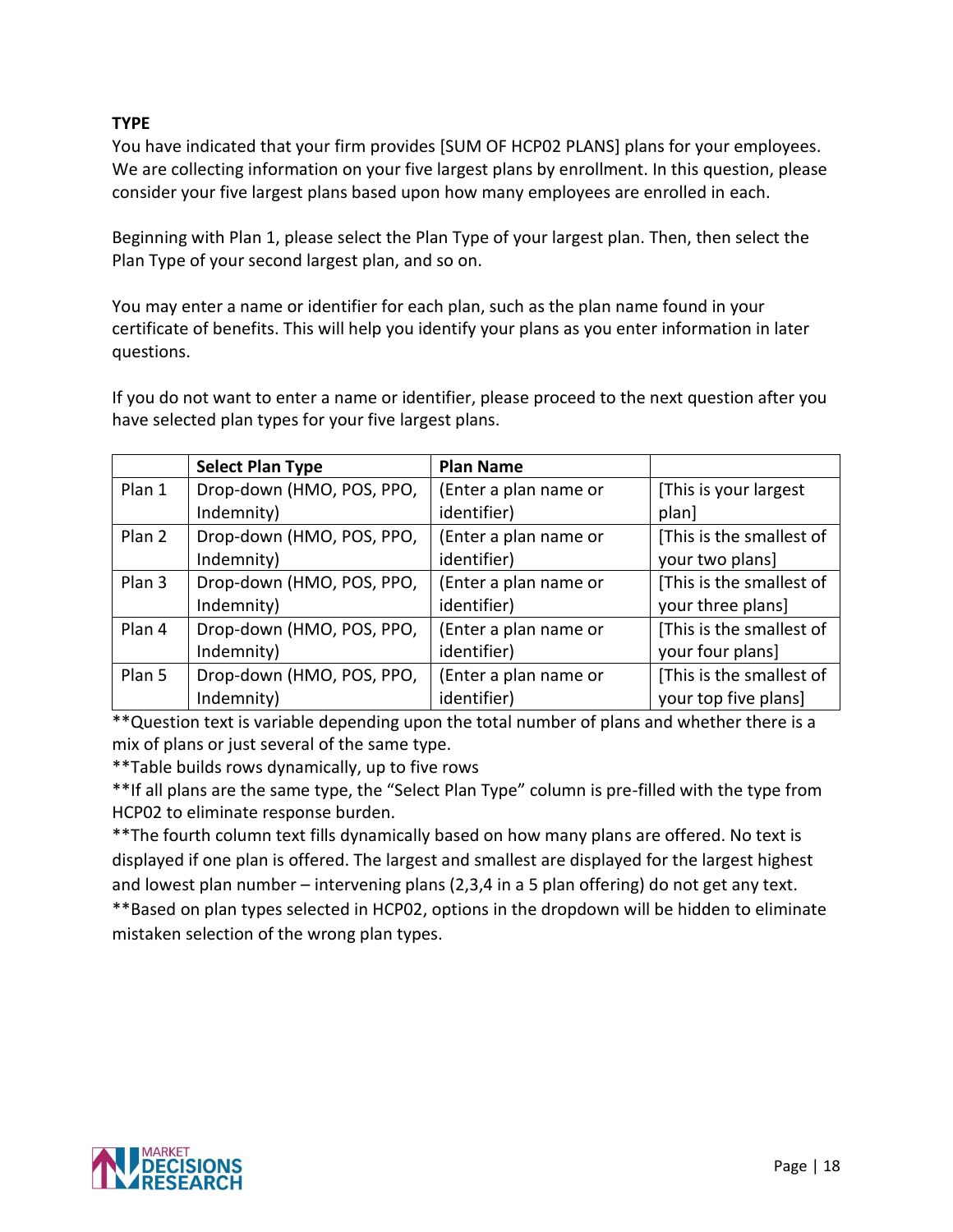# *ASK IF MORE THAN ONE PLAN*

# **HCP03**

Are all the plans offered by your firm provided through one insurance carrier? (Y/N)

# *ASK IF ONE PLAN OR YES TO HCP03*

### **HCP04**

Please select the name of the carrier that provides your firm's health plan(s)

- Blue Cross Blue Shield of MA
- Harvard Pilgrim Health Care (include Health Plans Inc.)
- Tufts Health Plan (include Network Health)
- Fallon Health
- Health New England
- AllWays Health Partners
- United Healthcare
- Aetna
- Cigna
- Anthem/Unicare/Wellpoint
- Other

# *ASK IF NO TO HCP03*

# **HCP05**

Please select the carrier that offers each of your firm's plans

|                                 | Plan 1    | Plan 2    | Plan <sub>3</sub> | Plan 4    | Plan 5    |
|---------------------------------|-----------|-----------|-------------------|-----------|-----------|
| Select carrier<br>for each plan | Drop-down | Drop-down | Drop-down         | Drop-down | Drop-down |

\*\*Table is built dynamically to reflect the number of plans, up to 5.

\*\*If a respondent indicated that they only have one carrier, this question is auto populated with their choice from HCP04 and the respondent skips this question. The responses here are piped into subsequent questions where carrier name is referenced.

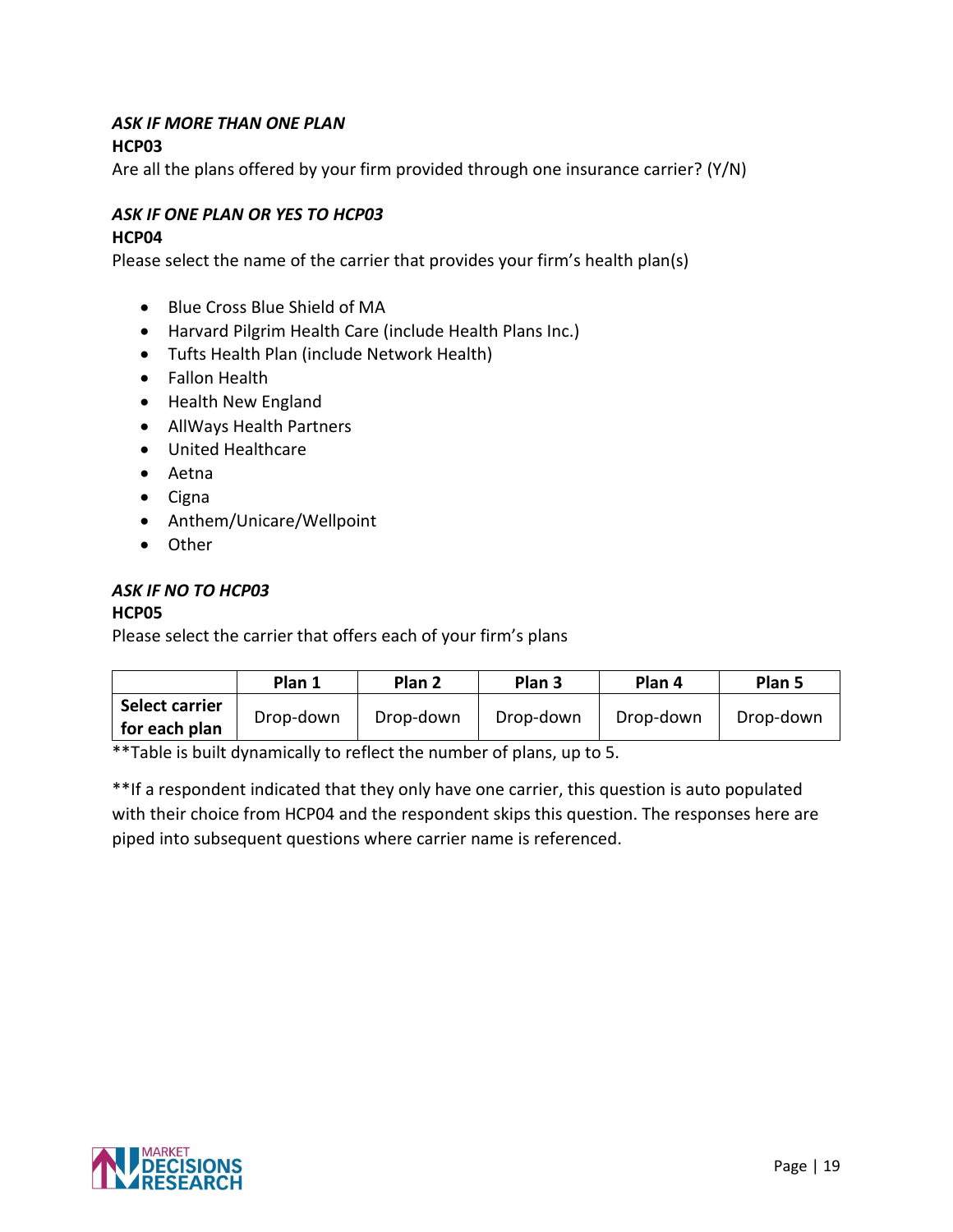# **HCP06**

For each plan offered by your firm, please enter the annual deductible for single coverage using in-network providers.

Enter your response as a whole number (e.g., 200).

|                  | Plan 1      | Plan <sub>2</sub> | Plan <sub>3</sub> | Plan 4  | Plan 5  |
|------------------|-------------|-------------------|-------------------|---------|---------|
| Carrier          | HCP051      | [HCP05]           | [HCP05]           | [HCP05] | [HCP05] |
| <b>Plan Type</b> | <b>TYPE</b> | [TYPE]            | [TYPE]            | [TYPE]  | [TYPE]  |
| Deductible (\$)  | Enter       | Enter             | Enter             | Enter   | Enter   |
|                  | Amount      | Amount            | Amount            | Amount  | Amount  |

\*\*Table is built dynamically to reflect the number of plans, up to 5.

\*\*Plans with a deductible greater than \$1350 are flagged as HDHP and are displayed in HCP08.

#### **HCP07**

For each plan offered by your firm, please enter the annual out-of-pocket limit for single coverage using in-network providers.

Enter your response as a whole number (e.g., 200).

|                      | Plan 1  | Plan <sub>2</sub> | Plan <sub>3</sub> | Plan 4  | Plan 5  |
|----------------------|---------|-------------------|-------------------|---------|---------|
| Carrier              | [HCP05] | [HCP05]           | [HCP05]           | [HCP05] | [HCP05] |
| <b>Plan Type</b>     | [TYPE]  | [TYPE]            | [TYPE]            | [TYPE]  | [TYPE]  |
| Deductible (\$)      | [HCP06] | [HCP06]           | [HCP06]           | [HCP06] | [HCP06] |
| <b>Out of Pocket</b> | Enter   | Enter             | Enter             | Enter   | Enter   |
| (5)                  | Amount  | Amount            | Amount            | Amount  | Amount  |

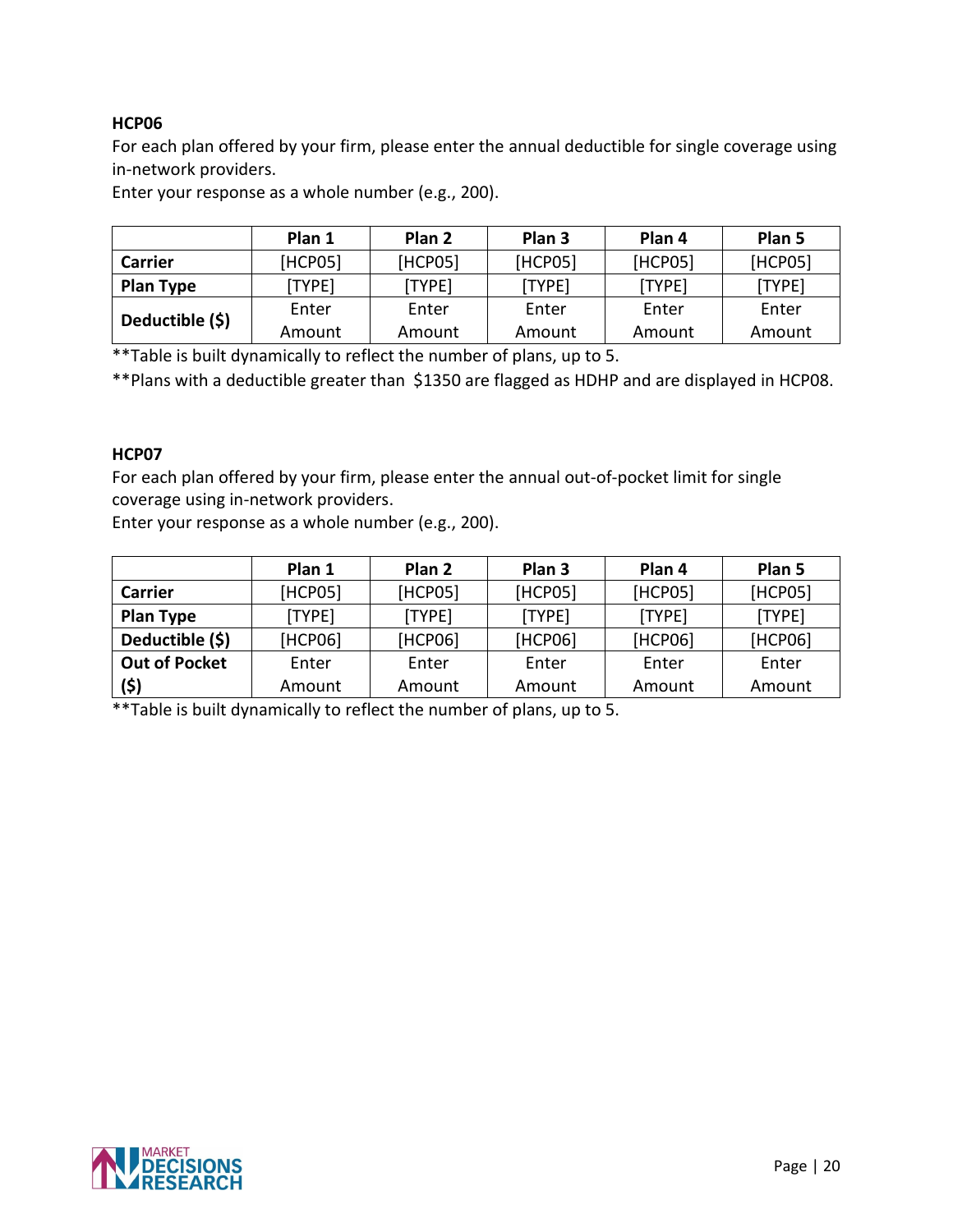# *Ask if any plan qualifies as a HDHP* **HCP08**

High Deductible Health Plans (HDHPs) are plans with an annual single deductible of at least \$1,400 and a family deductible of at least \$2,800 for in-network or preferred providers.

[FILL NUMBER] of your plans meet this definition.

For each high deductible health plan offered by your firm please indicate whether plan includes a health reimbursement arrangement or a health savings account.

# HRA and HAS Definitions:

**Health Reimbursement Arrangement (HRA):** An HRA is funded on a pre-tax basis only by an employer, not the worker, and the funds are not portable from job to job. Employees use the funds for medical care or services.

**Health Savings Account (HSA):** A medical savings account available to employees enrolled in a High Deductible Health Plan. Pre-tax contributions can be made by both employees and employers and can be used to pay for qualified medical expenses. Unlike a Flexible Spending Account (FSA), unspent funds roll over year to year and job to job.

|                              | Plan 1    | Plan <sub>2</sub> | Plan <sub>3</sub> | Plan 4    | Plan 5    |
|------------------------------|-----------|-------------------|-------------------|-----------|-----------|
| <b>Carrier</b>               | [HCP05]   | [HCP05]           | [HCP05]           | [HCP05]   | [HCP05]   |
| <b>Plan Type</b>             | [TYPE]    | [TYPE]            | [TYPE]            | [TYPE]    | [TYPE]    |
| Deductible (\$)              | [HCP06]   | [HCP06]           | [HCP06]           | [HCP06]   | [HCP06]   |
| <b>Out of Pocket</b><br>(\$) | [HCP07]   | [HCP07]           | [HCP07]           | [HCP07]   | [HCP07]   |
| <b>Includes HRA</b>          | HRA, HSA, | HRA, HSA,         | HRA, HSA,         | HRA, HSA, | HRA, HSA, |
| or HSA?                      | BOTH,     | BOTH,             | BOTH,             | BOTH,     | BOTH,     |
|                              | Neither   | Neither           | Neither           | Neither   | Neither   |

\*\*Table is built dynamically to reflect the number of plans, up to 5.

\*\*Only plans with deductible \$1350 or greater are shown.

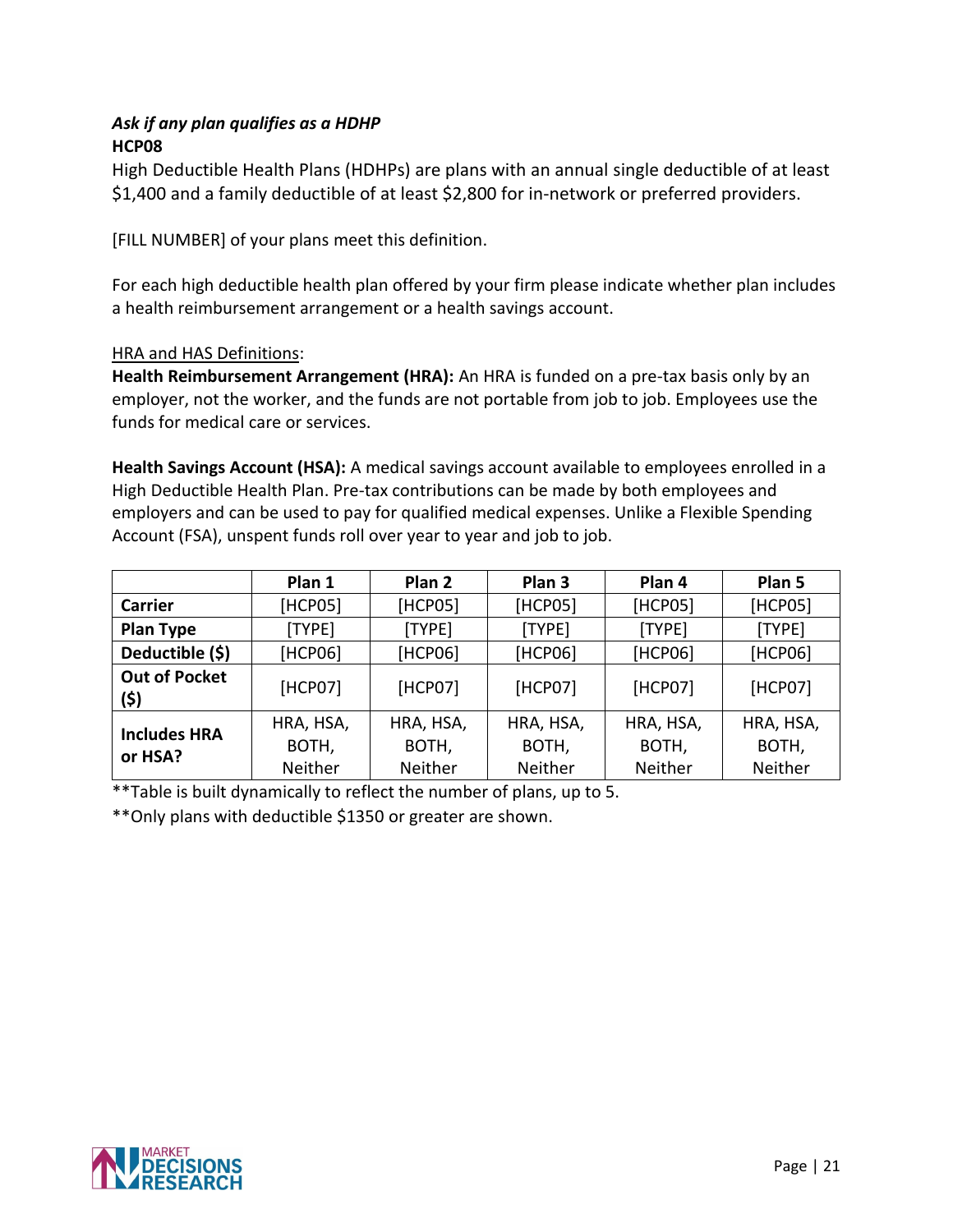### *ASK IF ANY HDHP HAS AN HRA AND/OR HSA* **HCP09**

**For the plan(s) with a Health Reimbursement Arrangement, what is your firm's annual contribution (in dollars) for each employee.**

|                                                                                       | Plan 1          | Plan <sub>2</sub> | Plan 3          | Plan 4          | Plan 5          |
|---------------------------------------------------------------------------------------|-----------------|-------------------|-----------------|-----------------|-----------------|
| <b>Carrier</b>                                                                        | [HCP05]         | [HCP05]           | [HCP05]         | [HCP05]         | [HCP05]         |
| <b>Plan Type</b>                                                                      | [TYPE]          | [TYPE]            | [TYPE]          | [TYPE]          | [TYPE]          |
| Deductible (\$)                                                                       | [HCP06]         | [HCP06]           | [HCP06]         | [HCP06]         | [HCP06]         |
| <b>Out of Pocket</b><br>(\$)                                                          | [HCP07]         | [HCP07]           | [HCP07]         | [HCP07]         | [HCP07]         |
| <b>Includes HRA</b>                                                                   | [HCP08]         | [HCP08]           | [HCP08]         | [HCP08]         | [HCP08]         |
| Annual<br>company<br>contribution to<br>HRA -<br><b>Individual</b>                    | Enter<br>Amount | Enter<br>Amount   | Enter<br>Amount | Enter<br>Amount | Enter<br>Amount |
| Annual<br>company<br>contribution to<br>$HRA - Family$<br>(Spouse and/or<br>Children) | Enter<br>Amount | Enter<br>Amount   | Enter<br>Amount | Enter<br>Amount | Enter<br>Amount |

**Enter your response as a whole number (e.g., 200).**

\*\*Table is built dynamically to reflect the number of plans, up to 5.

\*\*Only plans with deductible of \$1350 or greater are shown.

\*\*Only plans with HRA or BOTH selected in HCP08 are shown.

\*\*Family contribution is shown if additional coverages are selected in BEN03 (spouse, children, spouse/children). Else, it is hidden.

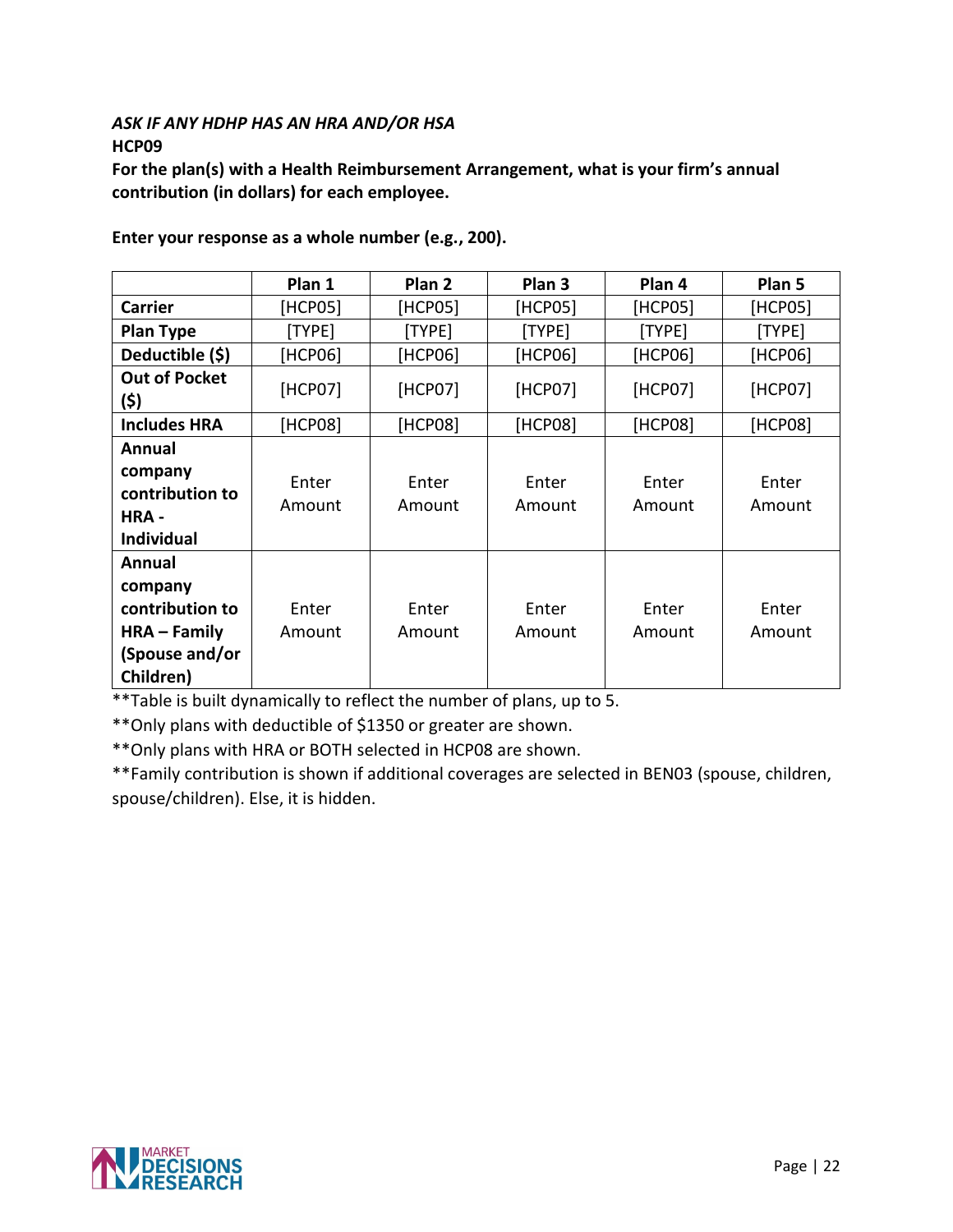# *Ask if any plan qualifies as a HDHP with an HAS or BOTH (HCP08)* **HCP10**

For those employees that are enrolled in a High Deductible Health Plan with a Health Savings Account (HSA), please enter the annual amount (in dollars) your firm contributes **annually** to the Health Savings Account.

Enter your response as a whole number (e.g., 200).

|                                                                                     | Plan 1          | Plan 2          | $\cdot$ .<br>Plan <sub>3</sub> | Plan 4          | Plan 5          |
|-------------------------------------------------------------------------------------|-----------------|-----------------|--------------------------------|-----------------|-----------------|
| <b>Carrier</b>                                                                      | [HCP05]         | [HCP05]         | [HCP05]                        | [HCP05]         | [HCP05]         |
| <b>Plan Type</b>                                                                    | [TYPE]          | [TYPE]          | [TYPE]                         | [TYPE]          | [TYPE]          |
| Deductible (\$)                                                                     | [HCP06]         | [HCP06]         | [HCP06]                        | [HCP06]         | [HCP06]         |
| <b>Out of Pocket</b><br>(\$)                                                        | [HCP07]         | [HCP07]         | [HCP07]                        | [HCP07]         | [HCP07]         |
| <b>Includes HSA</b>                                                                 | [HCP08]         | [HCP08]         | [HCP08]                        | [HCP08]         | [HCP08]         |
| Annual<br>company<br>contribution to<br>HSA -<br><b>Individual</b>                  | Enter<br>Amount | Enter<br>Amount | Enter<br>Amount                | Enter<br>Amount | Enter<br>Amount |
| Annual<br>company<br>contribution to<br>HRA - Family<br>(Spouse and/or<br>Children) | Enter<br>Amount | Enter<br>Amount | Enter<br>Amount                | Enter<br>Amount | Enter<br>Amount |

\*\*Table is built dynamically to reflect the number of plans, up to 5.

\*\*Only plans with deductible \$1350 or greater are shown.

\*\*Only plans with HSA or BOTH selected in HCP08 are shown.

\*\*Family contribution is shown if additional coverages are selected in BEN03 (spouse, children, spouse/children). Else, it is hidden.

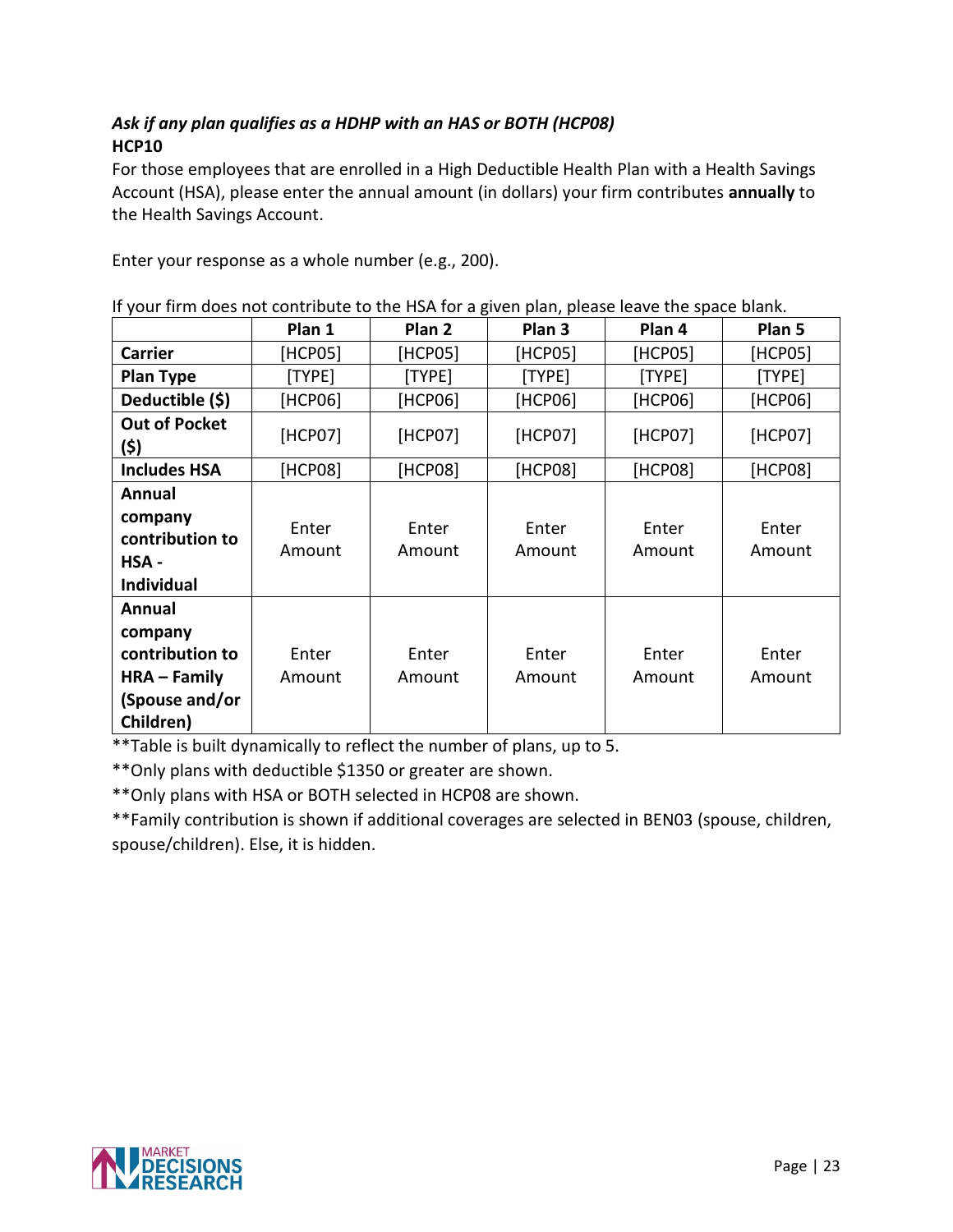### **HCP11**

For each plan, please indicate whether the plan is fully self-funded, partially self-funded, or not self-funded.

#### Definition:

**Self-Funding:** A plan is self-funded if the firm takes the financial risk and is either billed directly for claims, or claims are handled through a third-party administrator. A plan can be partially self-insured up to a certain dollar amount, sometimes known as reinsurance or stop loss coverage. Coverage is underwritten by the insurer (also known as fully insured) if the firm pays a fixed amount to the insurance company or health plan each month, and the plan pays workers' claims.

|                              | Plan 1         | Plan <sub>2</sub> | Plan <sub>3</sub> | Plan 4         | Plan 5         |
|------------------------------|----------------|-------------------|-------------------|----------------|----------------|
| <b>Carrier</b>               | [HCP05]        | [HCP05]           | [HCP05]           | [HCP05]        | [HCP05]        |
| <b>Plan Type</b>             | [TYPE]         | [TYPE]            | [TYPE]            | [TYPE]         | [TYPE]         |
| Deductible (\$)              | [HCP06]        | [HCP06]           | [HCP06]           | [HCP06]        | [HCP06]        |
| <b>Out of Pocket</b><br>(\$) | [HCP07]        | [HCP07]           | [HCP07]           | [HCP07]        | [HCP07]        |
| Is plan self-                | Fully,         | Fully,            | Fully,            | Fully,         | Fully,         |
| funded                       | Partially, Not | Partially, Not    | Partially, Not    | Partially, Not | Partially, Not |
|                              | Self-Funded    | Self-Funded       | Self-Funded       | Self-Funded    | Self-Funded    |

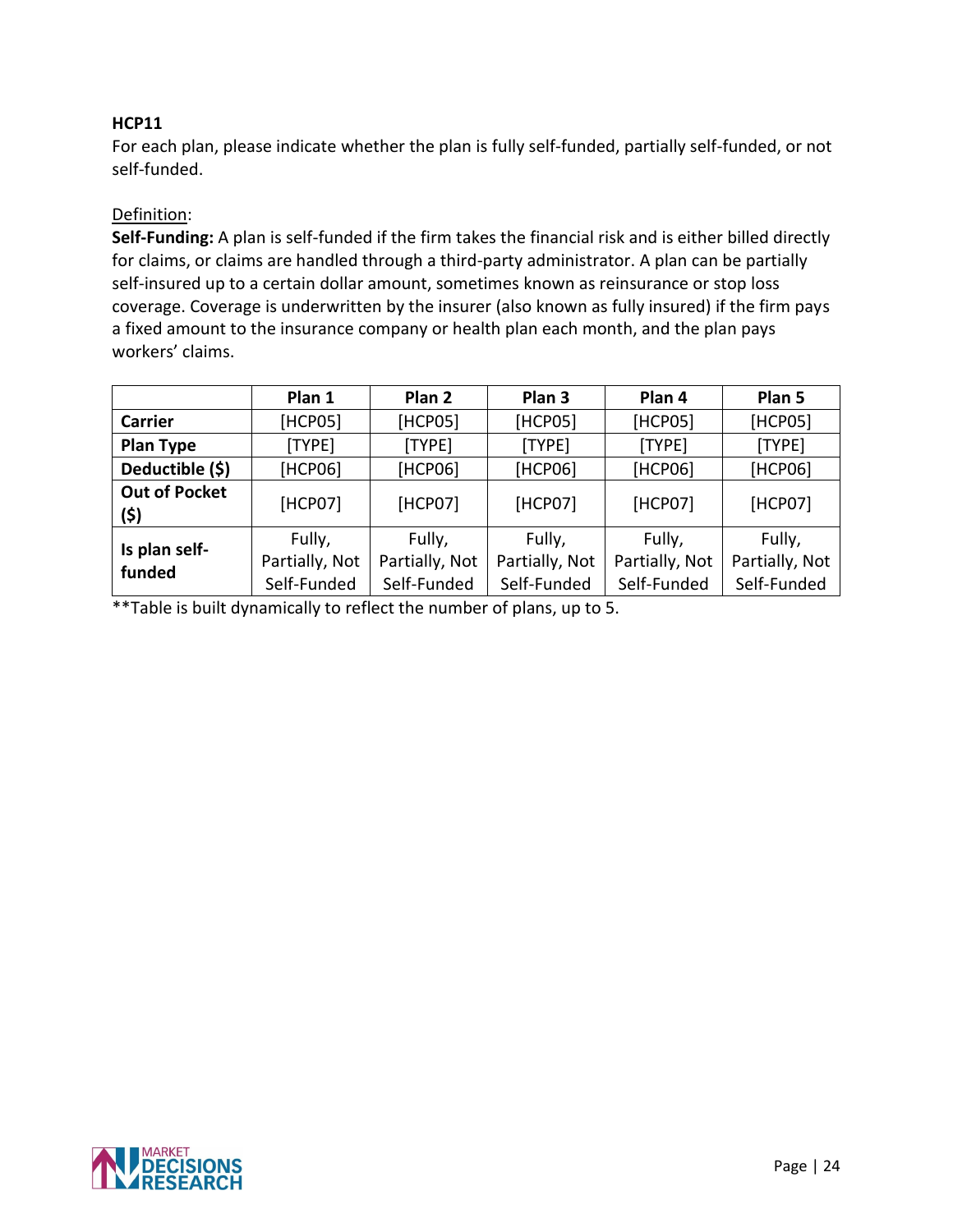# **HCPCHK**

Please review your health plan characteristic information below. Confirm that the information is correct for each plan by selecting "Yes" from each drop-down menu. If you need to make a change to information for one or more plans, select "No" from the drop-down menu for each plan requiring changes and you will be able to modify your responses.

|                         | Plan 1        | Plan <sub>2</sub> | Plan <sub>3</sub> | Plan 4        | Plan 5      |
|-------------------------|---------------|-------------------|-------------------|---------------|-------------|
| Is your plan            |               |                   |                   |               |             |
| information             | <b>YES/NO</b> | <b>YES/NO</b>     | <b>YES/NO</b>     | <b>YES/NO</b> | YES/NO      |
| correct?                |               |                   |                   |               |             |
| <b>Carrier</b>          | [HCP05]       | [HCP05]           | [HCP05]           | [HCP05]       | [HCP05]     |
| <b>Plan Type</b>        | [TYPE]        | [TYPE]            | [TYPE]            | [TYPE]        | [TYPE]      |
| Deductible (\$)         | [HCP06]       | [HCP06]           | [HCP06]           | [HCP06]       | [HCP06]     |
| Out of Pocket (\$)      | [HCP07]       | [HCP07]           | [HCP07]           | [HCP07]       | [HCP07]     |
| <b>Includes HSA</b>     | [HCP08]       | [HCP08]           | [HCP08]           | [HCP08]       | [HCP08]     |
| Annual company          |               |                   |                   |               |             |
| contribution to         | [HCP09-IND]   | [HCP09-IND]       | [HCP09-IND]       | [HCP09-IND]   | [HCP09-IND] |
| <b>HRA</b> - Individual |               |                   |                   |               |             |
| <b>Annual company</b>   | [HCP09-       | [HCP09-           | [HCP09-           | [HCP09-       | [HCP09-     |
| contribution to         | FAM]          | FAM]              | FAM]              | FAM]          | FAM]        |
| <b>HRA - Family</b>     |               |                   |                   |               |             |
| <b>Annual company</b>   |               |                   |                   |               |             |
| contribution to         | $[HCP10-IND]$ | $[HCP10-IND]$     | [HCP10-IND]       | [HCP10-IND]   | [HCP10-IND] |
| <b>HSA - Individual</b> |               |                   |                   |               |             |
| Annual company          | [HCP10-       | [HCP10-           | [HCP10-           | [HCP10-       | [HCP10-     |
| contribution to         | FAM]          | FAM]              | FAM]              | FAM]          | FAM]        |
| <b>HSA - Family</b>     |               |                   |                   |               |             |
| Is plan self-           | [HCP11]       | [HCP11]           | [HCP11]           | [HCP11]       | [HCP11]     |
| funded                  |               |                   |                   |               |             |

\*\*Table is built dynamically to reflect the number of plans, up to 5.

\*\*Table is built dynamically to reflect the responses to previous questions.

\*\*If respondent confirms all plan info is correct, they proceed to HCP12.

\*\*If respondent indicates plan information is not correct, they are prompted to select the type of information they need to change in the next question.

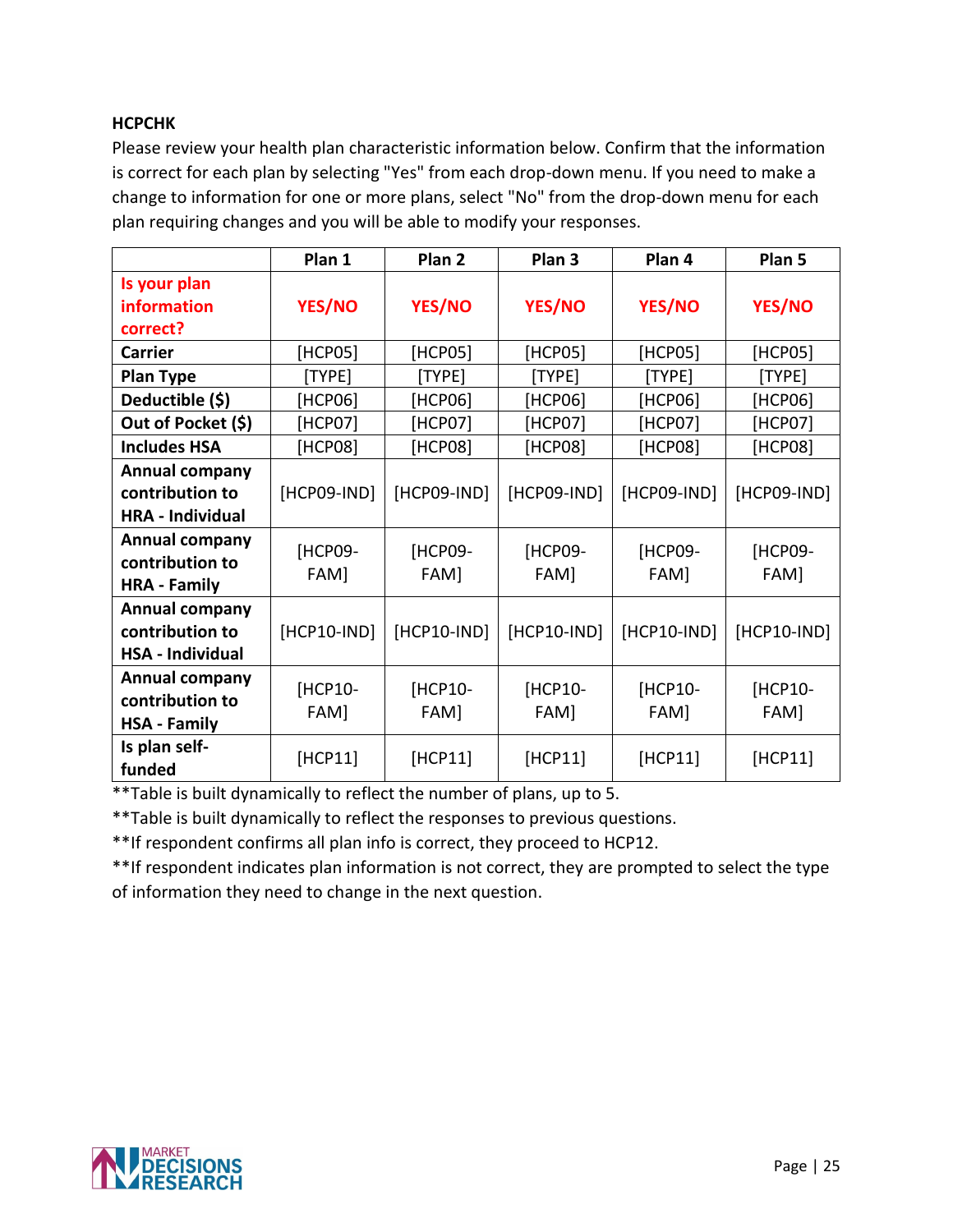# Ask if NO to any of the plans in HCPCHK

# **HCPCHANGE**

Please select the information you need to change. You will be taken to that question and be able to modify your responses.

- Plan type
- Carrier information
- Out of pocket
- Inclusion of HRA/HAS
- Self-funding

\*\*After selecting an item to modify, respondent will go to that question series and make their changes. All original skip and check logic will continue to function if they have to go back and make edits. After changing a series of questions, they will be returned to the HCPCHK question to confirm their information again.

# **Using Carrier, Plan Type, Deductible, and HAS/HRA responses, create a plan descriptor for each plan type. For example: Blue Cross Blue Shield HMO with \$1,500 Deductible and HRA**

### **HCPDESCRIPTION**

**This next series of questions ask about the monthly premiums charged for each health plan. For each plan, please enter** 

- Your firm's contribution to the monthly premium
- The monthly contribution paid by the employee

# **Together these will add up to the total monthly premium that is charged to your firm for an employee's health insurance.**

You will enter information about each plan separately.

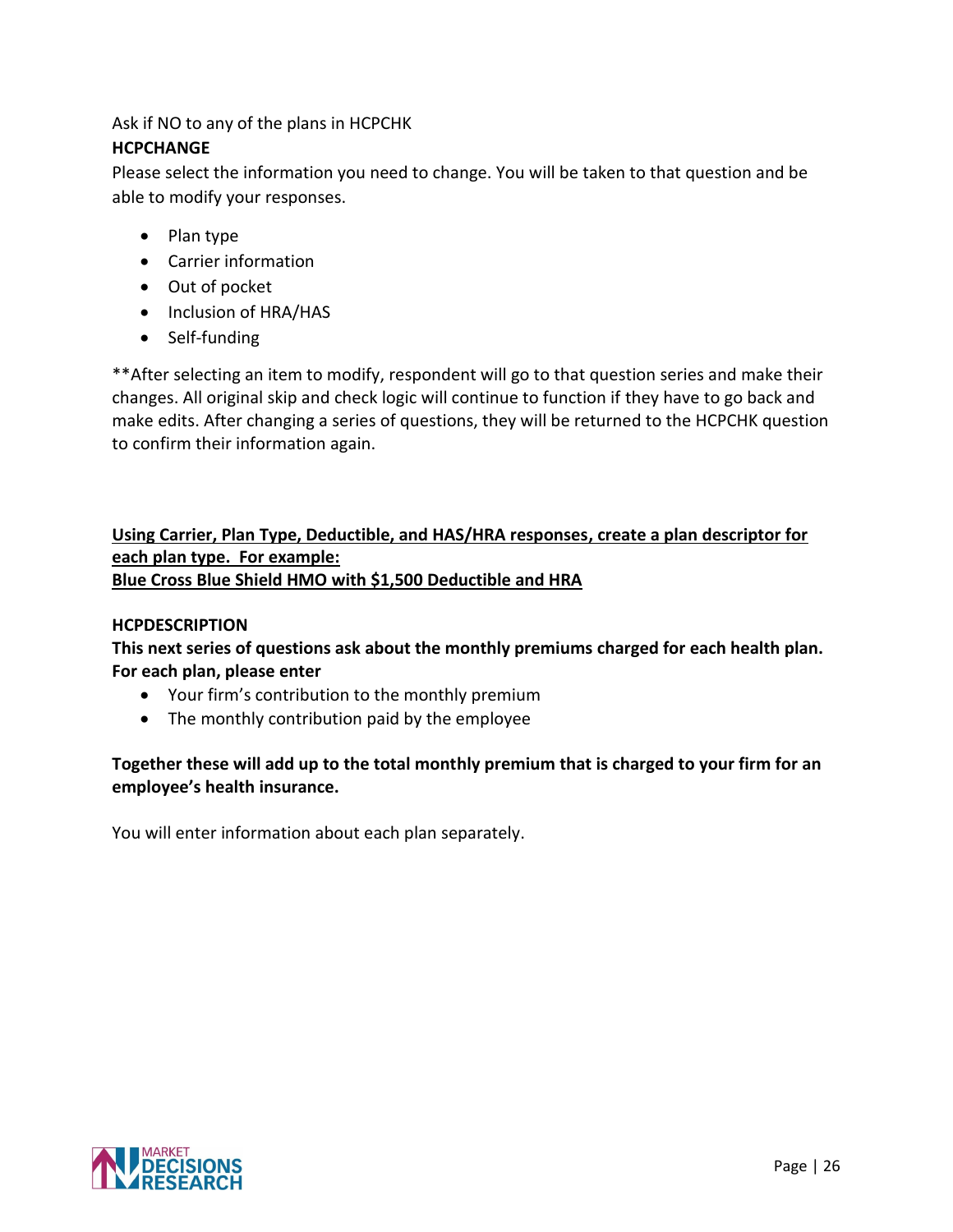# **ASKED OF PLANS 1 to 5 (or less depending on reported number of plans) HCP12a-e Monthly premiums for [PLAN DESCRIPTOR].**

Please provide the firm and employee monthly contributions towards monthly premiums for the following types of coverage

| Coverage<br><b>Type</b> | <b>Plan Coverage</b>                                           | <b>FIRM CONTRIBUTION</b> | <b>EMPLOYEE CONTRIBUTION</b> |
|-------------------------|----------------------------------------------------------------|--------------------------|------------------------------|
| 1                       | Coverage for the employee                                      | <b>ENTER NUMBER</b>      | <b>ENTER NUMBER</b>          |
| $\overline{2}$          | Coverage for the employee<br>plus spouse                       | <b>ENTER NUMBER</b>      | <b>ENTER NUMBER</b>          |
| 3                       | Coverage for the employee<br>and dependent children            | <b>ENTER NUMBER</b>      | <b>ENTER NUMBER</b>          |
| 4                       | Coverage for the employee,<br>spouse and dependent<br>children | <b>ENTER NUMBER</b>      | <b>ENTER NUMBER</b>          |

Enter premium amount as a whole number (e.g., 200)

\*\*Table rows are built dynamically to reflect levels of coverage offered from BEN03.

#### **HCP13**

Do any of your firm's health plans include a tiered provider network?

# Definition:

**Tiered Provider Network**: A tiered provider network, also known as "performance-based tiering," assigns physicians within the preferred provider network into additional benefit tiers based on a provider's relative cost and, where available, quality. Tiered networks use costsharing (co-payment, coinsurance, or deductible) or other incentives to encourage patients to utilize providers in less costly tiers.

|                 | Plan 1       | Plan 2       | Plan 3       | Plan 4       | Plan 5       |
|-----------------|--------------|--------------|--------------|--------------|--------------|
| <b>Includes</b> |              |              |              |              |              |
| tiered          | Yes/No/Don't | Yes/No/Don't | Yes/No/Don't | Yes/No/Don't | Yes/No/Don't |
| network         | know         | know         | know         | know         | know         |
| provider?       |              |              |              |              |              |

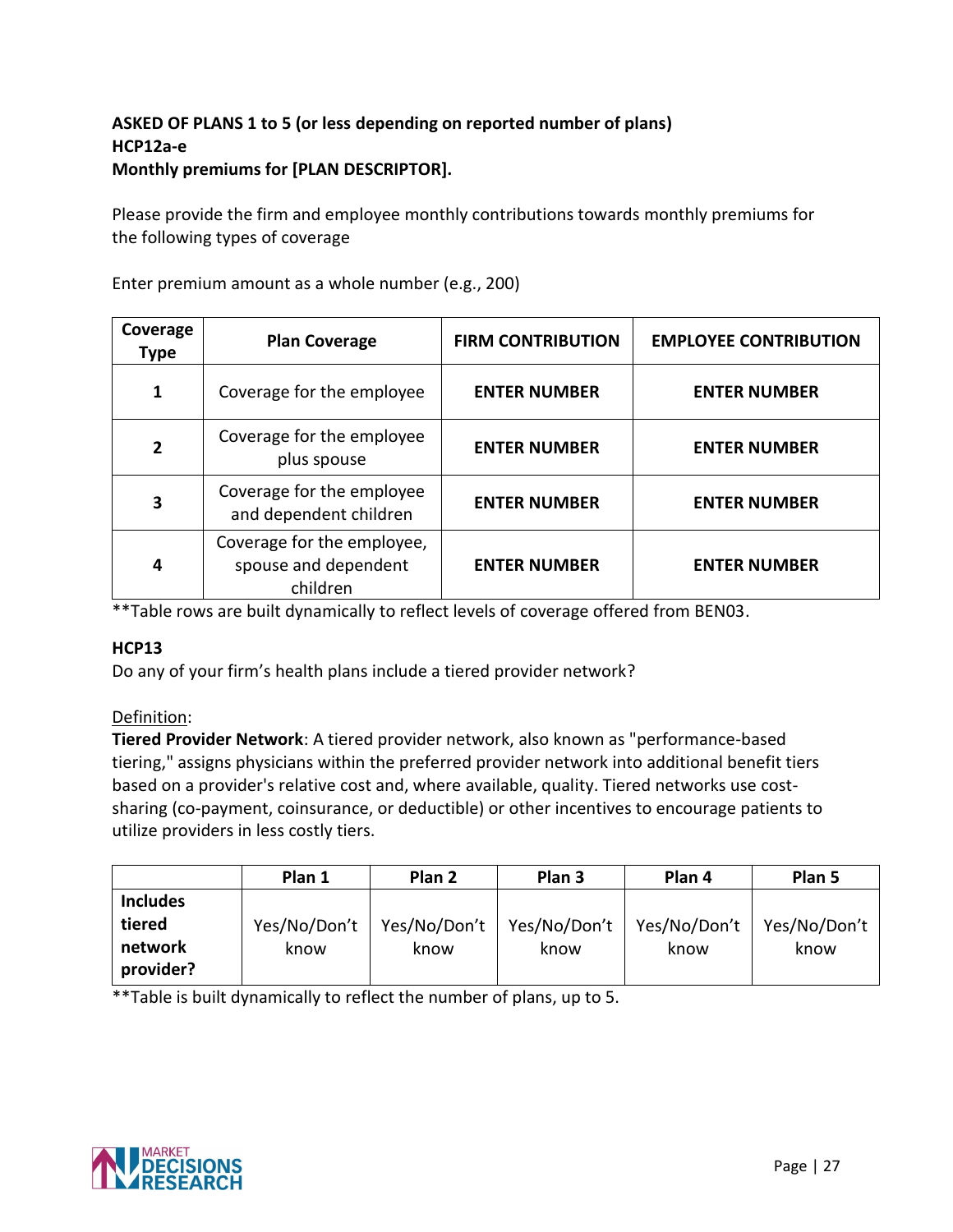# **HCP14**

Do any of your firm's health plans includes a limited provider network?

#### Definition:

**Limited Provider Network**: A limited provider network is a selective network of hospitals, health care professionals and labs that have contracted with a health plan to provide health care services. These networks are smaller than a typical HMO network.

|                 | Plan 1       | Plan 2       | Plan <sub>3</sub> | Plan 4       | Plan 5       |
|-----------------|--------------|--------------|-------------------|--------------|--------------|
| <b>Tiered</b>   |              |              |                   |              |              |
| network         | [HCP13]      | [HCP13]      | [HCP13]           | [HCP13]      | [HCP13]      |
| provider        |              |              |                   |              |              |
| <b>Includes</b> |              |              |                   |              |              |
| limited         | Yes/No/Don't | Yes/No/Don't | Yes/No/Don't      | Yes/No/Don't | Yes/No/Don't |
| provider        | know         | know         | know              | know         | know         |
| network?        |              |              |                   |              |              |

\*\*Table is built dynamically to reflect the number of plans, up to 5.

#### **HCP15**

Do any of your health plans use payment contracts with provider groups that encourage the development of accountable care organizations (ACOs)?

#### Definition:

**ACO:** An ACO is a group of health care providers who give coordinated care, chronic disease management, and seek to improve the quality of care their patients receive. The organization's payment is tied to achieving health care quality goals and outcomes that result in cost savings (e.g., Blue Cross' Alternative Quality Contract).

|                   | Plan 1       | Plan 2       | Plan <sub>3</sub> | Plan 4       | Plan 5       |
|-------------------|--------------|--------------|-------------------|--------------|--------------|
| <b>Tiered</b>     |              |              |                   |              |              |
| network           | [HCP13]      | [HCP13]      | [HCP13]           | [HCP13]      | [HCP13]      |
| provider          |              |              |                   |              |              |
| Limited           |              |              |                   |              |              |
| provider          | [HCP14]      | [HCP14]      | [HCP14]           | [HCP14]      | [HCP14]      |
| network?          |              |              |                   |              |              |
| <b>Encourages</b> | Yes/No/Don't | Yes/No/Don't | Yes/No/Don't      | Yes/No/Don't | Yes/No/Don't |
| Development       |              |              |                   |              |              |
| of ACOs?          | know         | know         | know              | know         | know         |

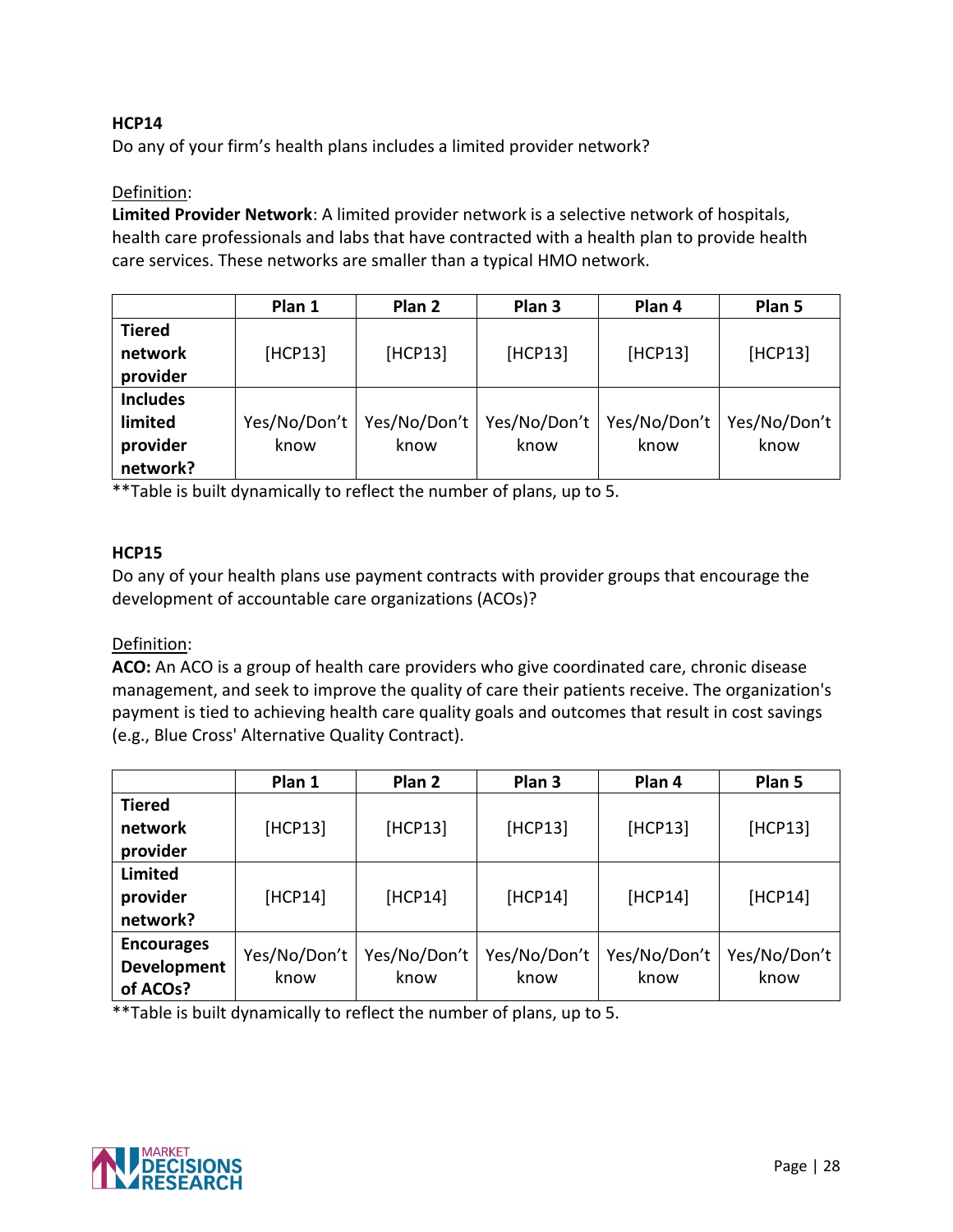### **HCP16**

Do any of your health plans waive copays for medications and/or treatment adherence for chronic diseases?

|                    | Plan 1       | Plan <sub>2</sub> | Plan <sub>3</sub> | Plan 4       | Plan 5       |
|--------------------|--------------|-------------------|-------------------|--------------|--------------|
| <b>Tiered</b>      |              |                   |                   |              |              |
| network            | [HCP13]      | [HCP13]           | [HCP13]           | [HCP13]      | [HCP13]      |
| provider           |              |                   |                   |              |              |
| <b>Limited</b>     |              |                   |                   |              |              |
| provider           | [HCP14]      | [HCP14]           | [HCP14]           | [HCP14]      | [HCP14]      |
| network?           |              |                   |                   |              |              |
| <b>Encourages</b>  |              |                   |                   |              |              |
| <b>Development</b> | [HCP15]      | [HCP15]           | [HCP15]           | [HCP15]      | [HCP15]      |
| of ACOs            |              |                   |                   |              |              |
| <b>Waives</b>      | Yes/No/Don't | Yes/No/Don't      | Yes/No/Don't      | Yes/No/Don't | Yes/No/Don't |
| copays?            | know         | know              | know              | know         | know         |

\*\*Table is built dynamically to reflect the number of plans, up to 5.

# **ASK IF BEN01 Includes Wellness Benefits**

#### **HCP17**

Earlier you indicated that your firm offers a wellness program to employees. Which of your health plans provide this wellness program?

|                    | Plan 1       | Plan 2       | Plan <sub>3</sub> | Plan 4       | Plan 5       |
|--------------------|--------------|--------------|-------------------|--------------|--------------|
| <b>Tiered</b>      |              |              |                   |              |              |
| network            | [HCP13]      | [HCP13]      | [HCP13]           | [HCP13]      | [HCP13]      |
| provider           |              |              |                   |              |              |
| Limited            |              |              |                   |              |              |
| provider           | [HCP14]      | [HCP14]      | [HCP14]           | [HCP14]      | [HCP14]      |
| network?           |              |              |                   |              |              |
| <b>Encourages</b>  |              |              |                   |              |              |
| Development        | [HCP15]      | [HCP15]      | [HCP15]           | [HCP15]      | [HCP15]      |
| of ACOs            |              |              |                   |              |              |
| <b>Waives</b>      | [HCP16]      | [HCP16]      | [HCP16]           | [HCP16]      | [HCP16]      |
| copays?            |              |              |                   |              |              |
| <b>Plan Offers</b> | Yes/No/Don't | Yes/No/Don't | Yes/No/Don't      | Yes/No/Don't | Yes/No/Don't |
| <b>Wellness</b>    | know         | know         | know              | know         | know         |
| Program?           |              |              |                   |              |              |

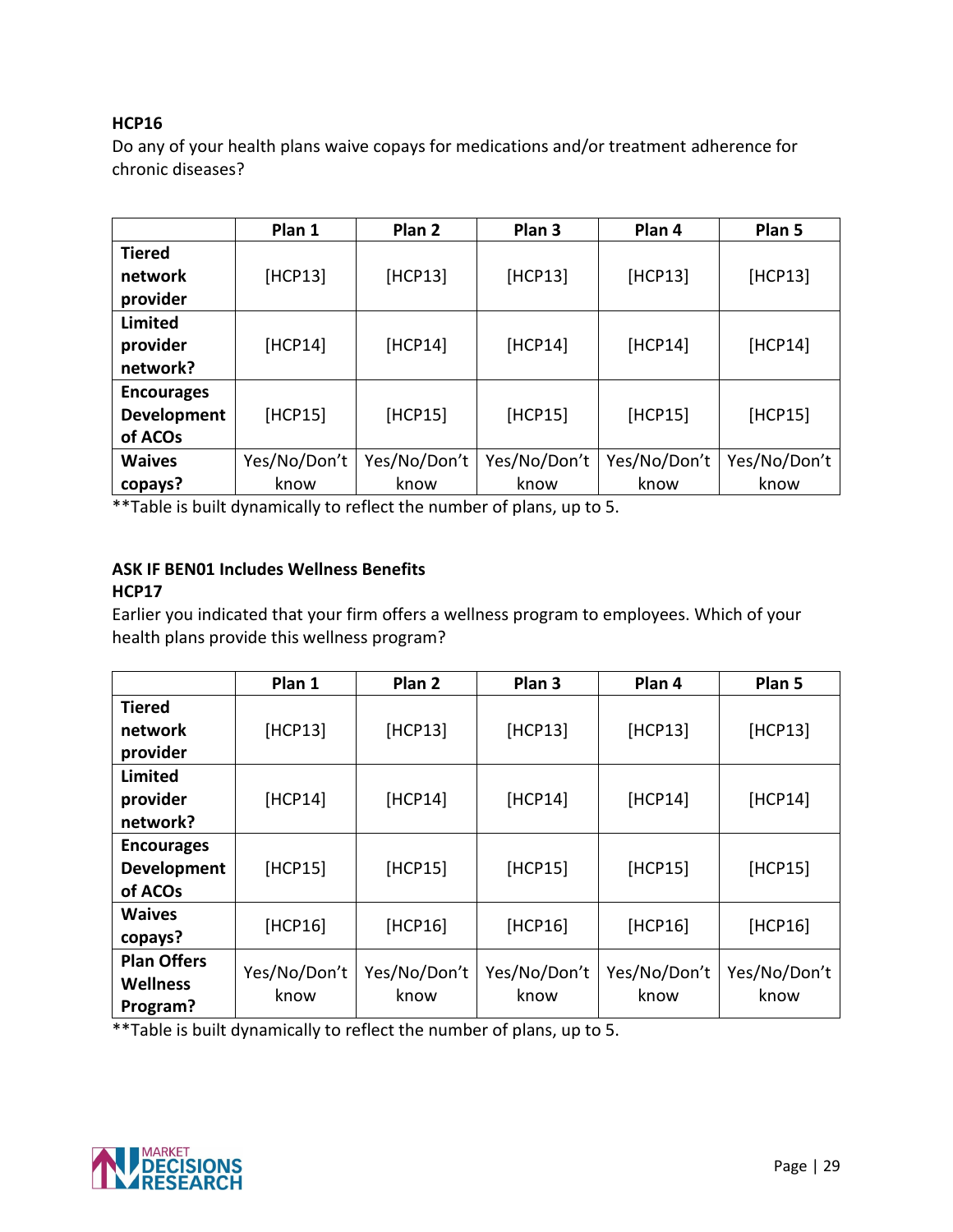# **ASK IF BEN01 Includes Wellness Benefits HCP18**

Does your firm offer an employee wellness program that is not part of a health plan? (Y/N)

# **HCP19**

Since January 2020, have any of the following changes been implemented for any of your health plans? (Y/N/DK)

- 1. Waived or Reduced Cost-Sharing for the following:
	- a. COVID-19 Treatment Coverage
	- b. Mental Health or Substance Use Services
- 2. Expanded number of Mental Health or Substance Abuse Providers In the Plan's Network
- 3. Increased coverage for out-of-network Mental Health or Substance Use services
- 4. Expanded Access to Telehealth

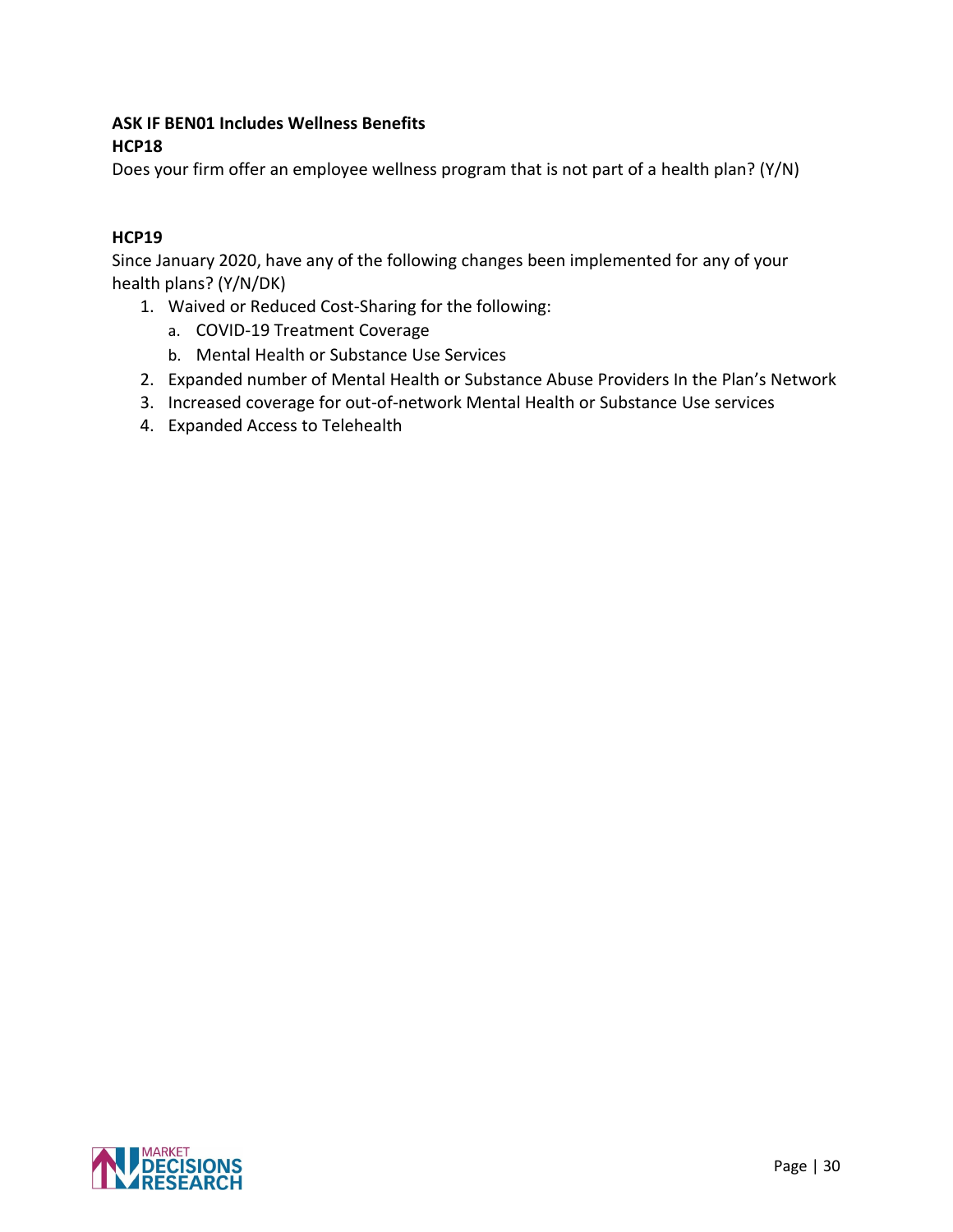# <span id="page-32-0"></span>Section V. Health Plan Enrollment

# **HPE01**

How many Massachusetts-based employees are enrolled in each of the following health plans?

You have [**MA Total Enrolled**] Massachusetts-based employees enrolled in your health plans.

Please break out plan enrollment counts by the coverage type(s) you offer.

|                 | Plan 1            | Plan <sub>2</sub> | Plan <sub>3</sub> | Plan 4            | Plan <sub>5</sub> |
|-----------------|-------------------|-------------------|-------------------|-------------------|-------------------|
|                 | <b>Descriptor</b> | <b>Descriptor</b> | <b>Descriptor</b> | <b>Descriptor</b> | <b>Descriptor</b> |
| <b>Employee</b> | Enter count       | Enter count       | Enter count       | Enter count       | Enter count       |
| only            |                   |                   |                   |                   |                   |
| <b>Employee</b> | Enter count       | Enter count       | Enter count       | Enter count       | Enter count       |
| plus spouse     |                   |                   |                   |                   |                   |
| <b>Employee</b> | Enter count       | Enter count       | Enter count       | Enter count       | Enter count       |
| plus child      |                   |                   |                   |                   |                   |
| <b>Employee</b> |                   |                   |                   |                   |                   |
| plus spouse     | Enter count       | Enter count       | Enter count       | Enter count       | Enter count       |
| and child       |                   |                   |                   |                   |                   |

\*\*Table is built dynamically to reflect the number of plans, up to 5.

\*\* Table is built dynamically to reflect the levels of coverage offered.

\*\*Enrollment count must be provided for at least one coverage level in each plan column, but a count does not need to be provided for every coverage level within a plan column.

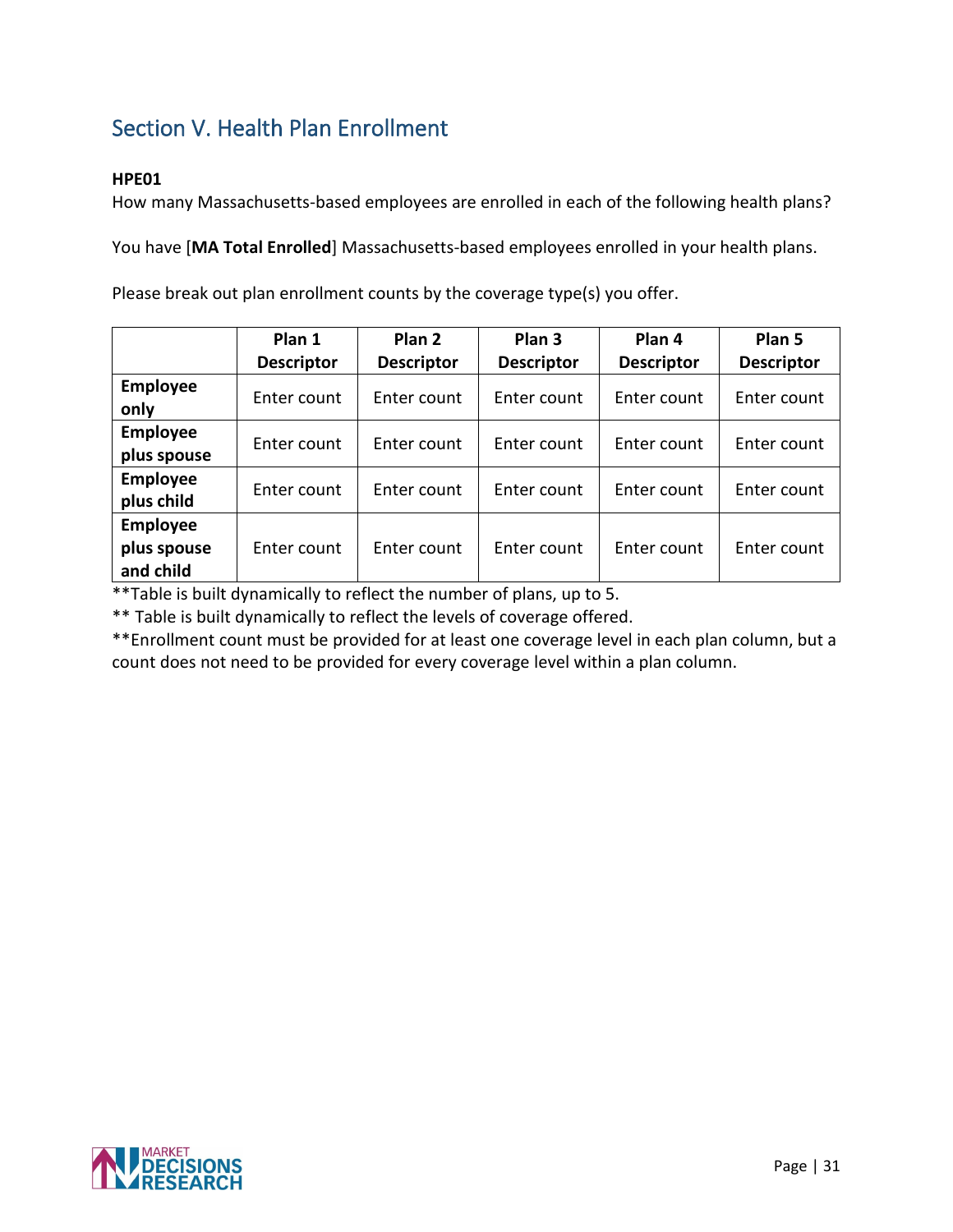# **HCPE01CHK**

Please verify the enrollment information you provided below. For each plan, confirm that your information is correct by selecting "Yes" from the drop-down menu. If your information is not correct for a plan, select "No". If you selected "No" for any plan, you will be prompted to make changes.

|                                                              | Plan 1<br><b>Descriptor</b> | Plan <sub>2</sub><br><b>Descriptor</b> | Plan <sub>3</sub><br><b>Descriptor</b> | Plan 4<br><b>Descriptor</b> | Plan 5<br><b>Descriptor</b> |
|--------------------------------------------------------------|-----------------------------|----------------------------------------|----------------------------------------|-----------------------------|-----------------------------|
| <b>Coverage</b><br>and Plan<br><b>Totals are</b><br>Correct? | YES/NO                      | <b>YES/NO</b>                          | <b>YES/NO</b>                          | YES/NO                      | YES/NO                      |
| <b>Employee</b><br>only                                      | [HCPE01]                    | [HCPE01]                               | [HCPE01]                               | [HCPE01]                    | [HCPE01]                    |
| <b>Employee</b><br>plus spouse                               | [HCPE01]                    | [HCPE01]                               | [HCPE01]                               | [HCPE01]                    | [HCPE01]                    |
| <b>Employee</b><br>plus child                                | [HCPE01]                    | [HCPE01]                               | [HCPE01]                               | [HCPE01]                    | [HCPE01]                    |
| <b>Employee</b><br>plus spouse<br>and child                  | [HCPE01]                    | [HCPE01]                               | [HCPE01]                               | [HCPE01]                    | [HCPE01]                    |
| <b>Total Plan</b>                                            | <b>SUM OF</b>               | <b>SUM OF</b>                          | <b>SUM OF</b>                          | <b>SUM OF</b>               | <b>SUM OF</b>               |
| <b>Enrollment</b>                                            | <b>PLAN</b>                 | <b>PLAN</b>                            | <b>PLAN</b>                            | <b>PLAN</b>                 | <b>PLAN</b>                 |
|                                                              | <b>ENROLLMENT</b>           | <b>ENROLLMENT</b>                      | <b>ENROLLMENT</b>                      | <b>ENROLLMENT</b>           | <b>ENROLLMENT</b>           |

\*\*Table is built dynamically to reflect the number of plans, up to 5.

\*\* Table is built dynamically to reflect the levels of coverage offered.

\*\*If respondent indicates counts are not correct for a plan, they are returned to the enrollment entry screen to make changes.

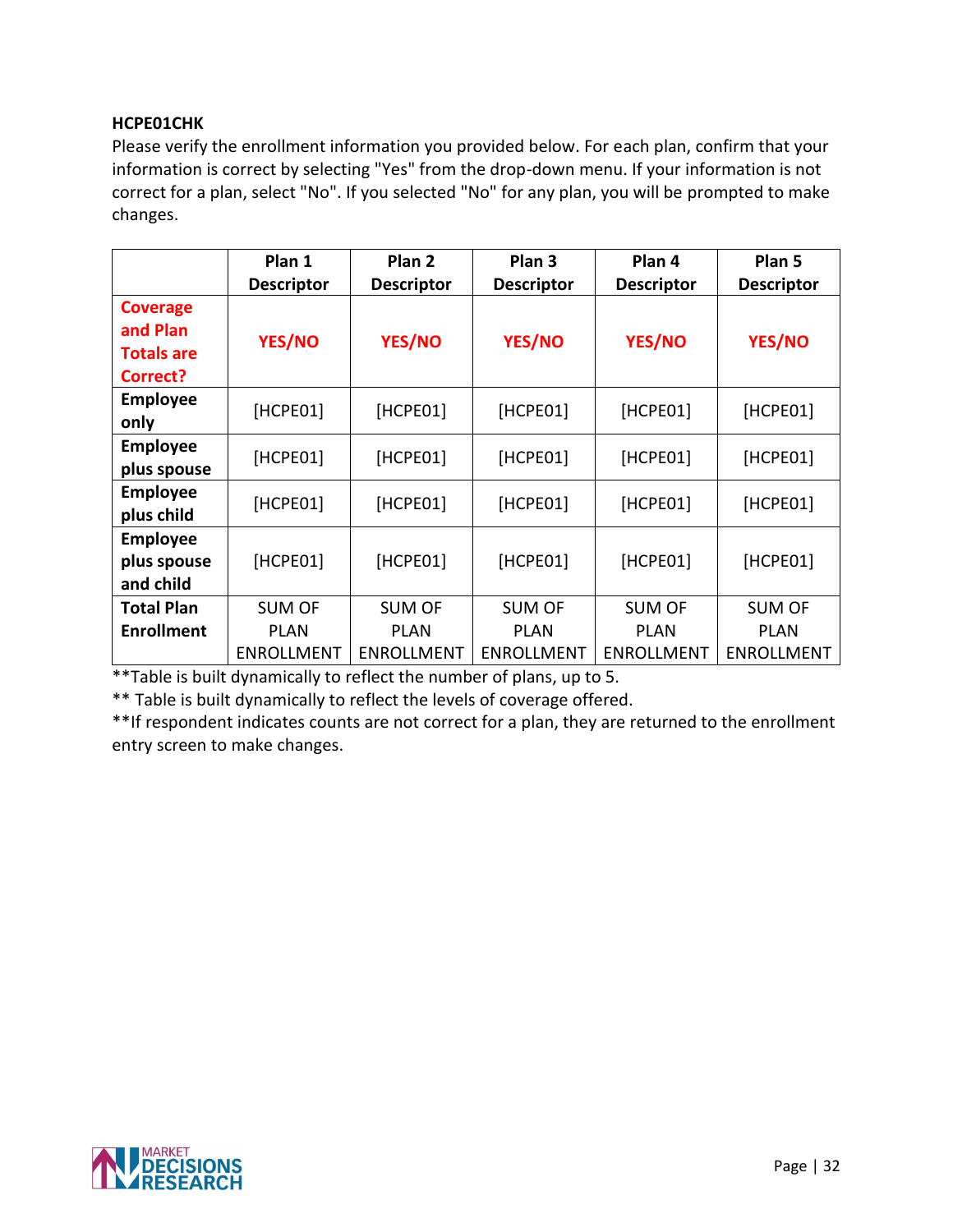# <span id="page-34-0"></span>Section VI. Health Plan Co-pays

Please provide information about the copayments and co-insurance for your largest (or only) health plan:

# **[PLAN1 DESCRIPTION]**

After the employee has met the general annual deductible, if applicable, for this plan, what is the current co-payment dollar amount and/or co-insurance percent for in-network providers for each of the following services?

Please enter only a co-payment or a co-insurance amount for each type of care. Do not enter both for the same type of care.

#### **Enter responses as whole numbers (e.g., 200).**

For tiered prescription drug cost-sharing, please provide the co-payment and/or co-insurance amounts for a **30-day retail** amount.

If you cannot provide either a co-payment or co-insurance amount for a specific type of care, please select "N/A" in the third column for that type of care.

| <b>Care Type</b>                       | Co-payment (\$) | Co-insurance<br>(%) | N/A for this<br>plan |
|----------------------------------------|-----------------|---------------------|----------------------|
| A primary care physician office visit  |                 |                     |                      |
| An outpatient mental health visit      |                 |                     |                      |
| An emergency department visit          |                 |                     |                      |
| An inpatient hospitalization           |                 |                     |                      |
| A generic prescription drug (Tier 1)   |                 |                     |                      |
| A preferred brand prescription drug    |                 |                     |                      |
| (Tier 2)                               |                 |                     |                      |
| A non-preferred brand prescription     |                 |                     |                      |
| drug (Tier 3)                          |                 |                     |                      |
| A lifestyle or specialty drug (Tier 4) |                 |                     |                      |

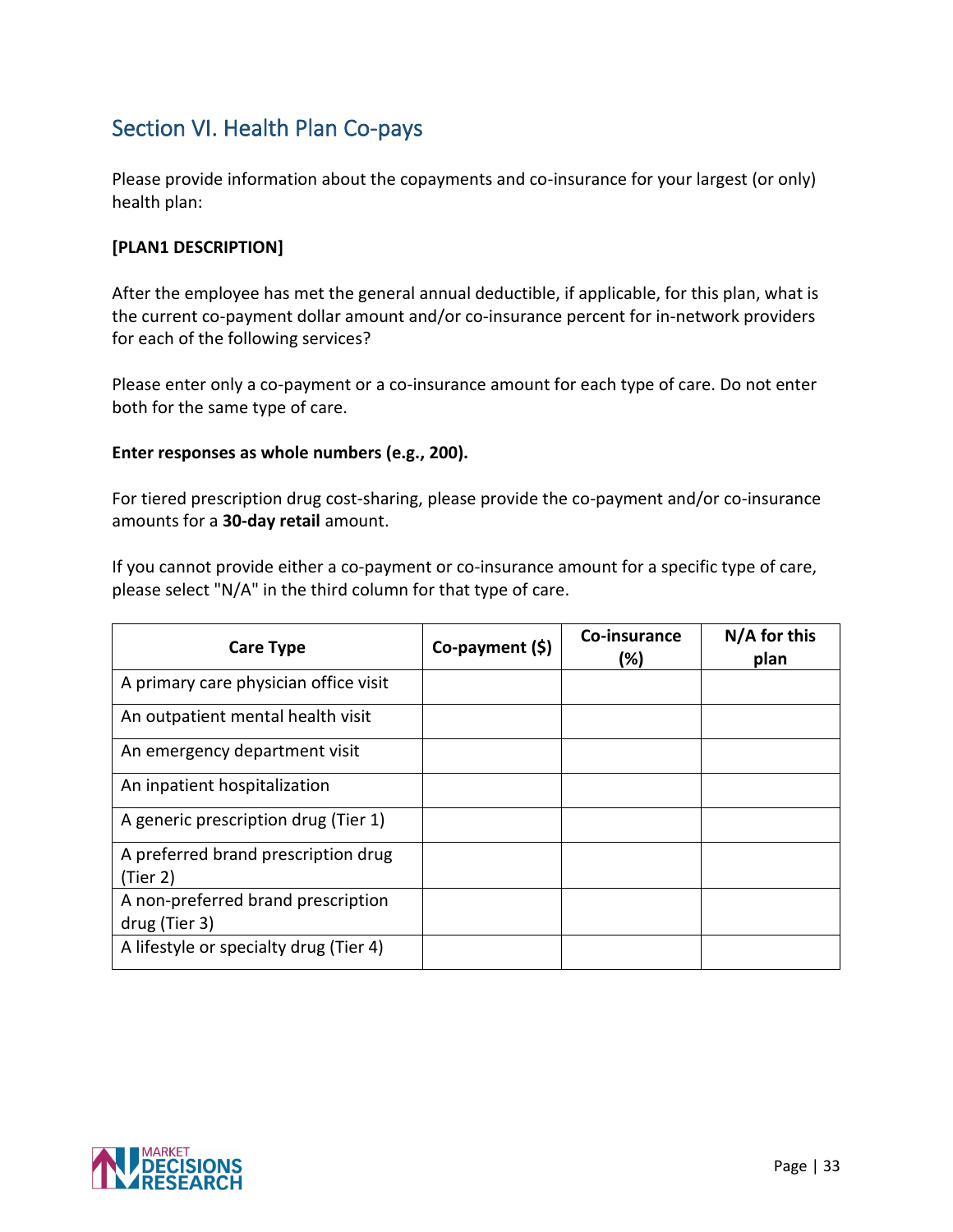# <span id="page-35-0"></span>Section VII. Health Care Decision Making

# **HCDM01**

Which of the following best describes the person who make decisions regarding health benefits at your firm?

- Owner, CEO, or President
- CFO
- Chief Human Resources Officer, Human Resources Director
- Executive responsible for health benefits programs
- Office Manager or Benefits Administrator
- Other, please specify:

#### **HCDM01B**

Please specify the ownership of the business. Select all that apply.

- Veteran-Owned
- Woman-Owned
- African American or Black-Owned
- Asian-Owned
- Hispanic-Owned
- Other minority ownership
- None of the above

\*\*If offers individual HRA to all, respondent branches to HCDM09.

#### **HCDM02**

How does your firm primarily purchase health insurance plans and products?

Public exchange is the state-established marketplace known as the Health Connector for Business, formerly "SHOP" or Business Express.

Private exchange is one created by a private organization such as a consulting firm or insurance company that allows employees from multiple companies to choose from a larger number of health plans or insurance company options than one firm would generally be able to provide on its own.

- Works with carriers directly
- Purchases through a public exchange
- Purchases through a private exchange
- Purchases through an agent, broker or consultant
- Other, please specify:

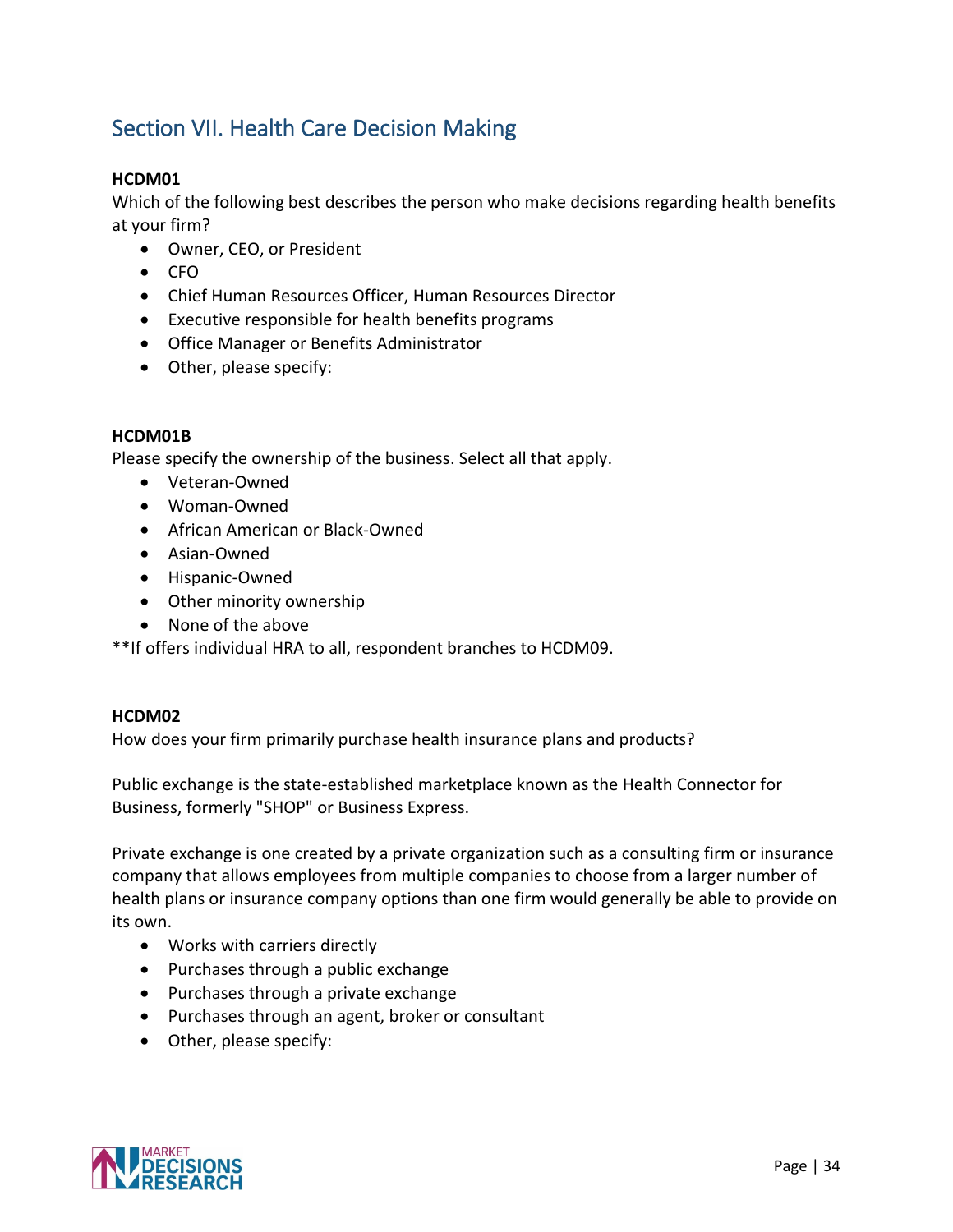# *ASK IF USES AN AGENT, BROKER, OR CONSULTANT IN HCDM02* **HCDM03**

When your firm used an agent, broker or consultant to purchase insurance, did they help you with your decisions to choose particular health insurance plans or products? (Y/N)

# *SKIP IF HCDM02 IS "Purchases through a private exchange"* **HCDM04**

Have you considered using private exchanges that also offer choices of plans and carriers, and assist in the administration of managing and enrolling in health benefits?

- Yes, we are currently using a private exchange
- Yes, we are considering using a private exchange
- Yes, we considered using a private exchange but chose not to use it
- No, we have not considered using a private exchange
- No, we are not aware of any private exchanges
- Don't know

#### *ASK IF CURRENTLY USING EXCHANGE IN HCDM04* **HCDM05**

Which private exchange does your firm use? (SPECIFY)

#### **HCDM06**

What are the most important factors in your firm's business decision to select a health insurance carrier or plan?

Please rank your top three by entering a numeric rank of 1 for top priority, 2 for second priority, and 3 for third priority.

- Name brand recognition of carrier or plan
- Employee preference
- Referral by broker/agent
- Referral by business association
- Provider network
- Cost of plan
- Flexibility to create plan options that meet your needs
- Services covered by the plan
- Previous experience with a carrier or plan

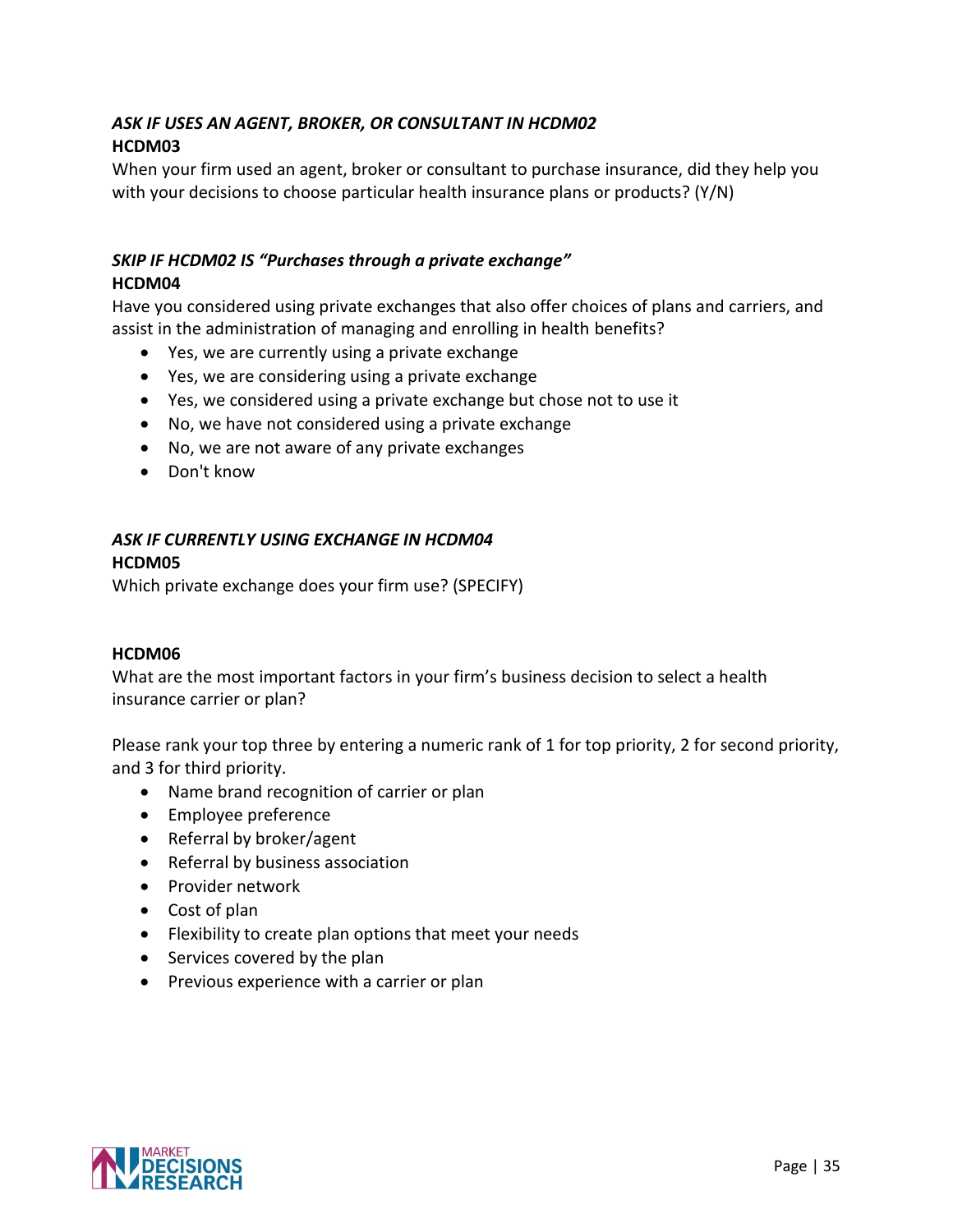#### **HCDM07**

What are the most important reasons that your firm offers health insurance as a benefit to its employees?

Please rank your top three by entering a numeric rank of 1 for top priority, 2 for second priority, and 3 for third priority.

- Helps with employee recruitment
- Competitors offer it
- Helps with employee retention
- Reduces absenteeism by keeping employees healthy
- Increases productivity by keeping employees healthy
- Avoid state and federal penalties
- It's the right thing to do for employees

#### *ASK IF THEY OFFER MORE THAN ONE PLAN* **HCDM08**

Which of the following strategies best describes your firm's contribution to health insurance premiums? Select all that apply:

- Same percentage of premium contribution applied to all health plans
- Same dollar amount of premium contribution regardless of plan chosen
- Different percentage of premium contribution for different health plans
- We only offer one plan, so we do not have varying contribution strategies\*\*
- Other, please specify:

\*\*Automatically selected when firms with 1 plan are skipped past this question

# **HCDM09**

In the past year, has your organization shopped for a new health insurance plan or insurance carrier? (Y/N)

# *ASK IF YES TO HCDM09*

#### **HCDM10**

In the past year, did your organization change insurance carriers or decide to offer alternative plans with the existing insurance carrier? (Y/N)

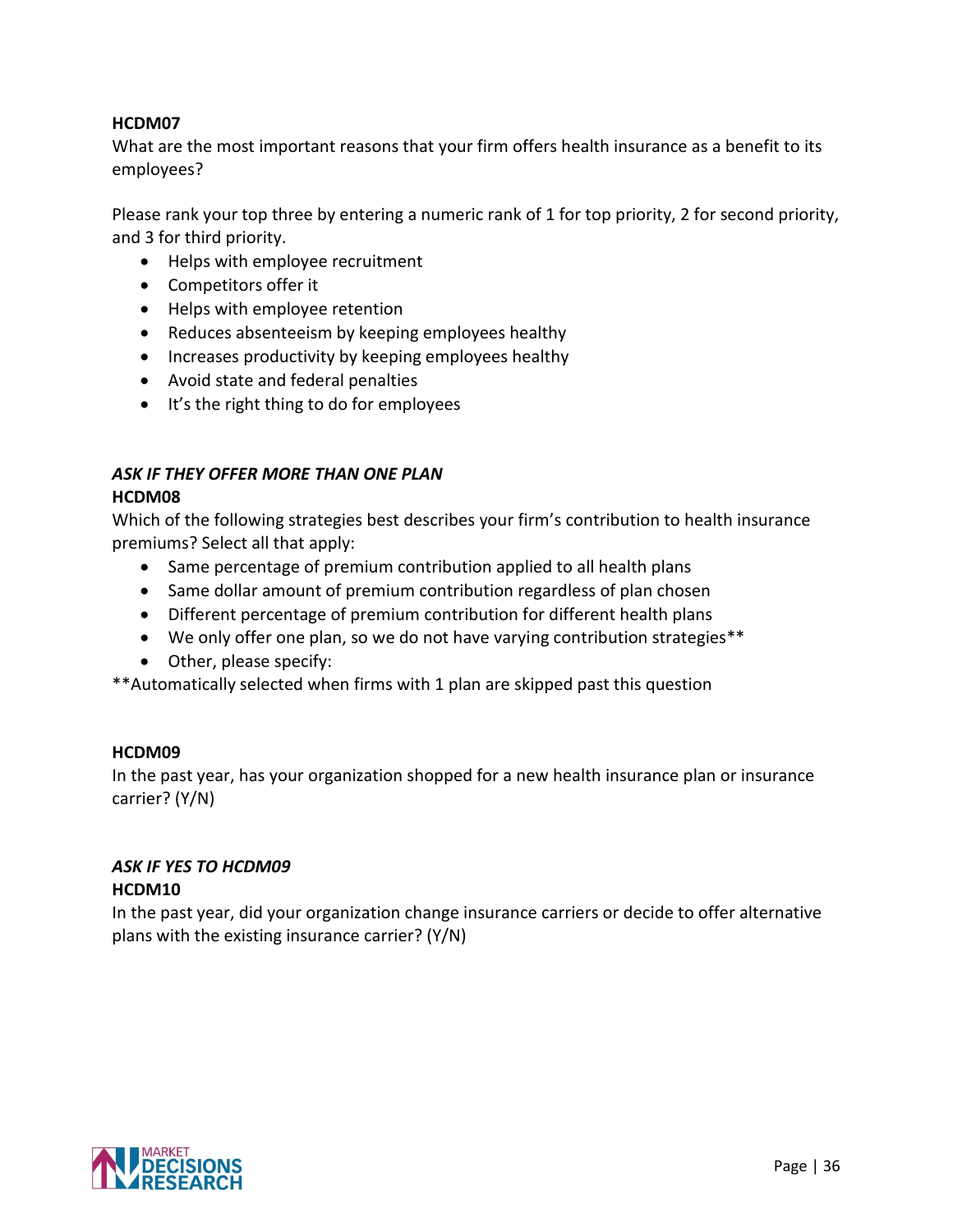### **HCDM11**

In the past year, which of the following strategies has your firm enacted to control the firm's cost of health coverage? Select all that apply:

- Increased co-pays/deductibles/coinsurance
- Cut firm contribution levels to premiums
- Changed health carriers or plans
- Offered narrow network plan
- Offered tiered network plan
- Offered wellness programs/incentives
- Offered HDHPs
- Restricted eligibility (e.g., increased number of hours employees must work to be eligible)
- Outsourced work to contractors or temporary workers
- Offered an Individual Coverage HRA
- Incentivize employees to enroll in lower-cost plans among my firm's offerings
- Other, please specify:
- None of the above

#### **HCDM12**

From your firm's prior experience, which of the below strategies are most effective in controlling the firm's cost of health coverage? Select all that apply:

- Increased co-pays/deductibles/coinsurance
- Cut firm contribution levels to premiums
- Changed health carriers or plans
- Offered narrow network plan
- Offered tiered network plan
- Offered wellness programs/incentives
- Offered HDHPs
- Restricted eligibility (e.g., increased number of hours employees must work to be eligible)
- Outsourced work to contractors or temporary workers
- Incentivize employees to enroll in lower-cost plans among my firm's offerings
- Other, please specify:
- None of the above

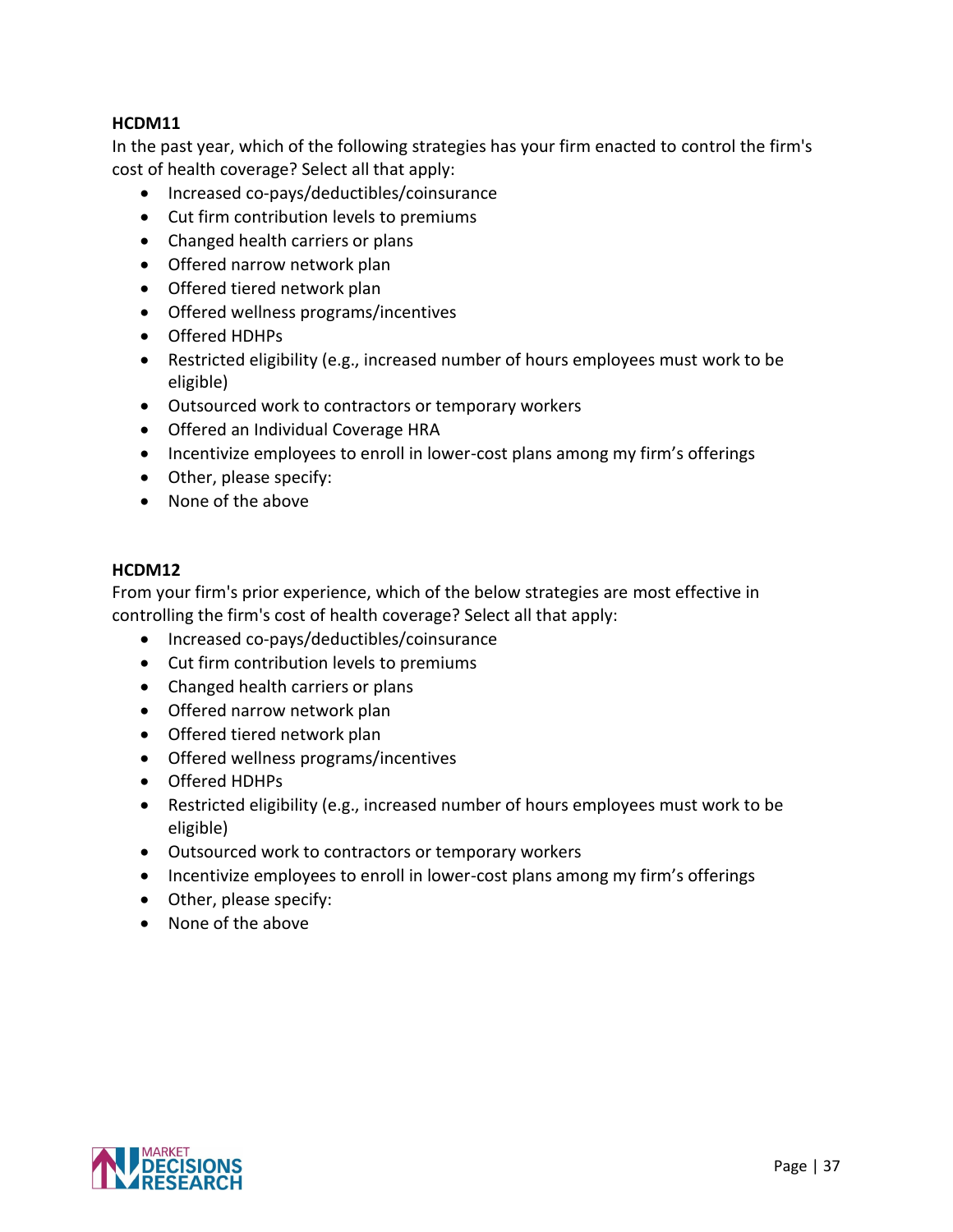# <span id="page-39-0"></span>Section VIII. The Health Connector

# *SECTION SKIPPED IF MA EMPLOYEE COUNT IS GREATER THAN 50*

# **HC01**

Has your firm used or explored using the MA Health Connector to purchase health insurance for its employees?

- Yes, we are currently using the Health Connector
- Yes, we are planning to use the Health Connector in the next few years
- Yes, and we are still considering using the Health Connector
- Yes, we have considered the Health Connector, but do not plan to use it
- No, we have not considered using the Health Connector
- No, we are not aware of the Health Connector
- Don't know

The Health Connector is a state-established marketplace (or "exchange") designed to make shopping for health insurance more understandable and affordable while providing benefits and tax credits to some businesses and individuals.

The Health Connector's program for employers is called Health Connector for Business. In the past, it was also sometimes referred to as SHOP or Business Express.

#### **Ask if answer to HC01 is "Yes, we have considered the Health Connector, but do not plan to use it" or "No, we have not considered using the Health Connector" HC02**

Would you consider shopping at the Health Connector if you could:

- Offer your employees a way to pick their own plans
- Save through a wellness program
- Comparison shop and find lower cost options
- Have access to any carrier in the marketplace without a fee
- What else would make you consider shopping at the Health Connector? (SPECIFY):
- None of the above

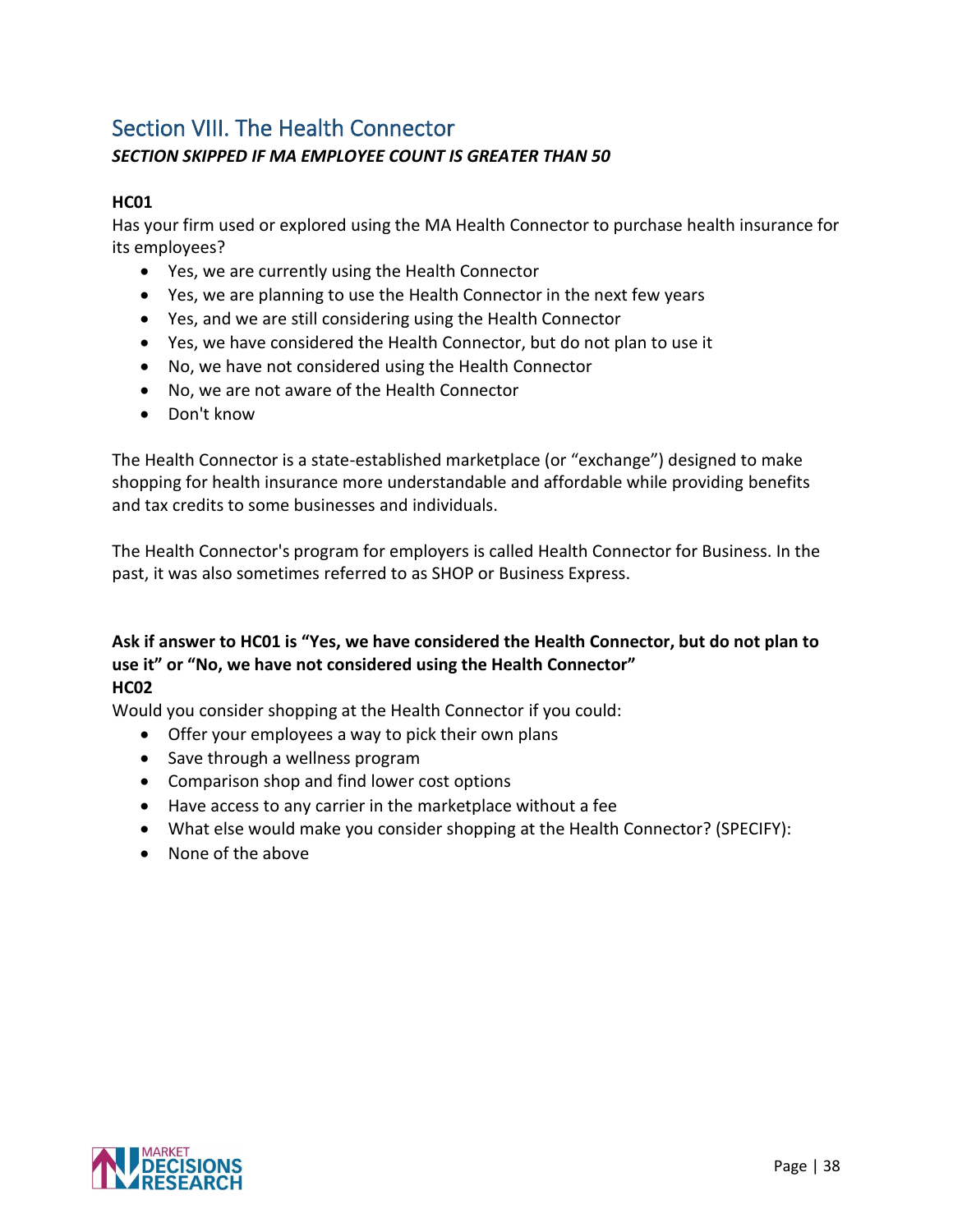### **HC03**

The Health Connector offers employers several exclusive opportunities for premium savings and enrollment options.

Are you aware of the Small Business Tax Credit through the Health Connector? (Y/N)

Small Business Tax Credit through the Health Connector: A small business health care tax credit is available to eligible small employers that pay at least half of the cost of individual credit when they buy health insurance through the Health Connector, if they: have 25 or fewer full-time employees, pay average annual wages below \$50,000, and pay at least half of the premiums for employee health insurance.

#### **HC04**

Are you aware of the ConnectWell Rebate through the Health Connector? (Y/N)

ConnectWell Rebate through the Health Connector: ConnectWell is a free program offered to eligible employers enrolled in a small business group health plan through the Health Connector. ConnectWell's online website provides participating small employers and their employees with a suite of tools to promote a healthier work environment. Eligible employers who participate may qualify for a ConnectWell rebate of up to 15% on their group's health insurance premium contribution for coverage purchased through the Connector.

#### **HC05**

Are you aware of the following Employee Choice Options though the Health Connector? (Y/N entry for each)

- Choose a Plan
- Choose a Benefit Level
- Choose a Carrier

Employee Choice Options: New Employee Choice models allow employers the flexibility to offer employees a range of plans and lock in premium costs. With Employee Choice, the employer chooses the firm's premium contribution amount and one of three plan offerings:

Choose a Plan - Your firm chooses a plan and company contribution amount. All employees can enroll in that plan.

Choose a Benefit Level - Your firm chooses a benefit level and company contribution amount. Employees can choose among plans offered by a range of carriers at that benefit level.

Choose a Carrier - Your firm chooses an insurance carrier and company contribution amount. Employees can choose a plan from that carrier at any benefit level.

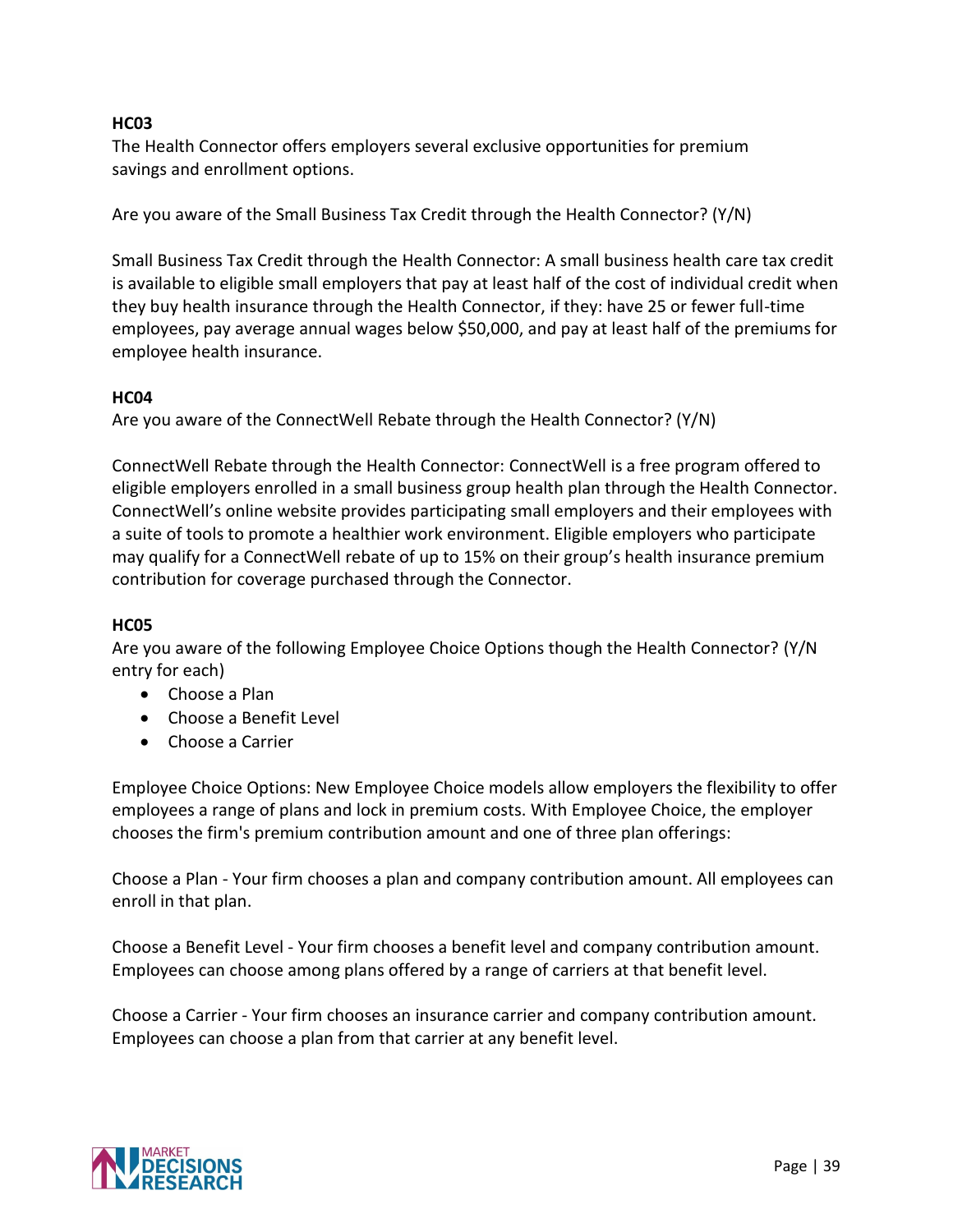# <span id="page-41-0"></span>Section IX. Firms that do not Offer Health Insurance

**This section is presented to all firms that:**

- **Do not offer health insurance (No to BEN02)**
- **Indicate they do not offer any traditional plan types**
- **Only offer individual HRA to all of the MA employees**

#### **NOINS01**

You answered that your firm does not offer health insurance to its employees in Massachusetts. Please provide more information about why your firm does not offer health benefits.

Has your firm ever offered health insurance to its employees? (Y/N)

# *Ask if yes to NOINS01*

#### **NOINS02**

In what year did your firm last offer health insurance?

#### **NOINS03**

Did your firm pay a penalty for not offering health insurance to your employees in 2019? (Y/N)

#### **NOINS04**

Below is a list of reasons why organizations might not offer employees health insurance. What are the most important reasons why your firm does not offer health insurance to its employees? (Please select up to three responses)

- Cost of insurance is too high
- Employees are covered under another plan, including coverage on a spouse's plan, Health Connector, or MassHealth/Medicaid
- Most employees are part-time or temporary workers
- Employees will get a better deal on health insurance exchanges on their own
- The firm can attract good employees without offering health insurance
- The firm is not required to offer health insurance due to small size
- Other, please describe:

#### **NOINS05**

Are you considering offering health insurance in 2021? (Y/N)

#### **NOINS06**

If your firm were to offer health insurance, about how much do you think your firm could afford to pay for health insurance coverage per month for an employee with single coverage?

This figure would be just your firm's share of the premium. Your best estimate is fine. (ENTER NUMBER)

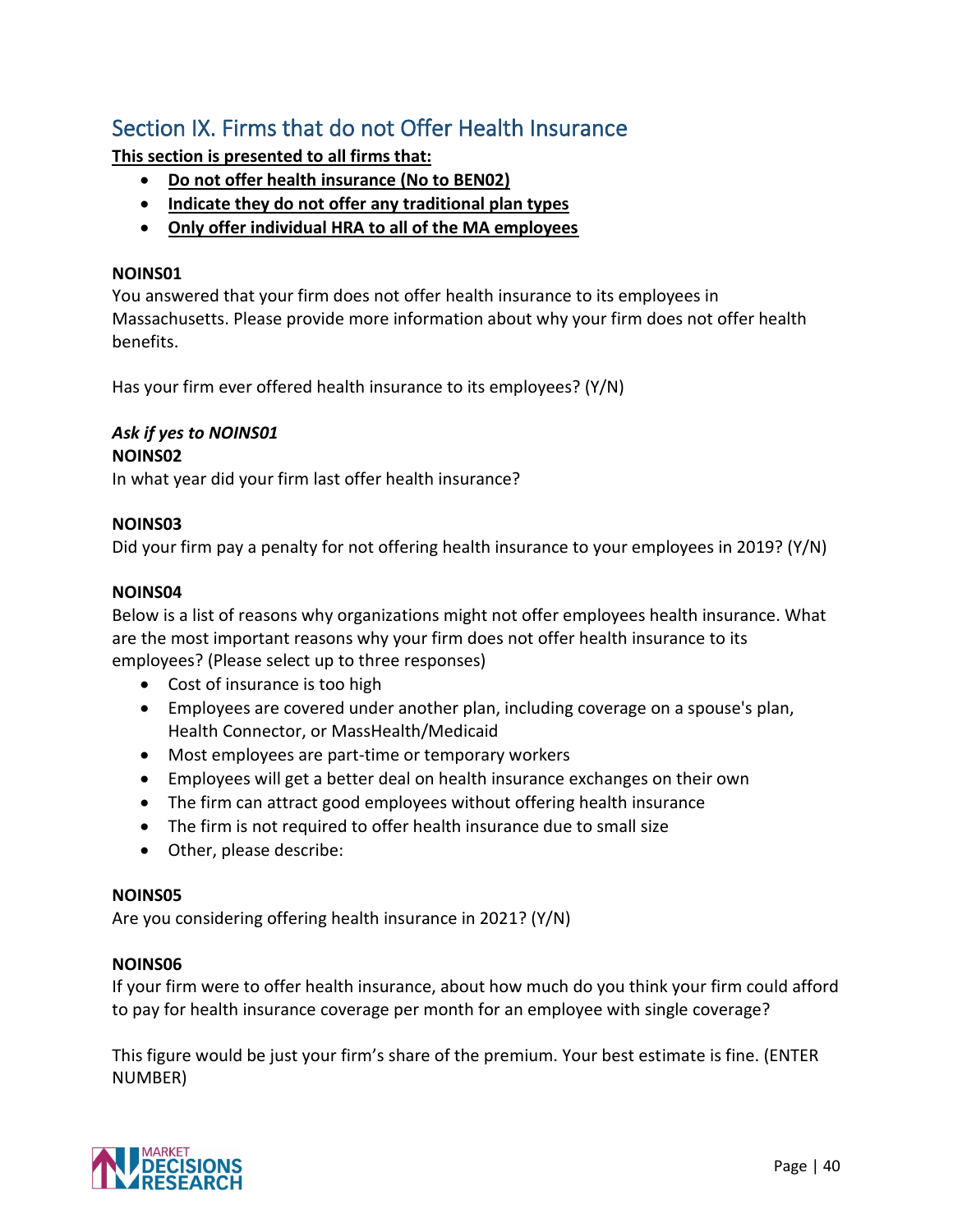# Section X. Survey Close

#### **INCENTIVE**

As compensation for your time and completion of this survey, we would like to send you a \$20 honorarium. These honorariums are processed by a service called Rybbon which allows you to choose a from a variety of e-gift cards.

If company policy does not allow you to accept compensation, you may donate the honorarium to one of the charities available through Rybbon. We apologize if a preferred charity is not available.

Please provide your preferred email address to receive your honorarium. It will be used only for the purpose of sending this reward, and your information will remain confidential.

Enter your email address in the space below. [ENTER EMAIL ADDRESS]

#### **REPORT**

In appreciation for your participation, we can provide a copy of the 2021 findings by email.

Please indicate if you would like to receive a copy of this report when it is available.

- Yes, please send me a copy of the report
- No, I do not want a copy of the report

#### **PLUS5**

Before submitting your answers on the next screen, we have a final question for you. Your firm offers [TOTPLANS] health plans to its Massachusetts employees. This means you are among a very small group of Massachusetts employers who offer more than 5 health plans. We are interested in collecting some limited information about those additional plans to help CHIA understand more about large employers with many plan offerings.

As compensation for your time, we will provide you with an additional \$50 cash reward - this is on top of the amount you will receive just for completing the current survey.

If you are willing to provide some additional information, please select "Yes" and confirm your phone number below. A researcher from Market Decisions Research will contact you to explain more. At that point, you may still choose not to participate.

- Yes, I would like to help (confirm phone number)
- No, I prefer not to provide additional information